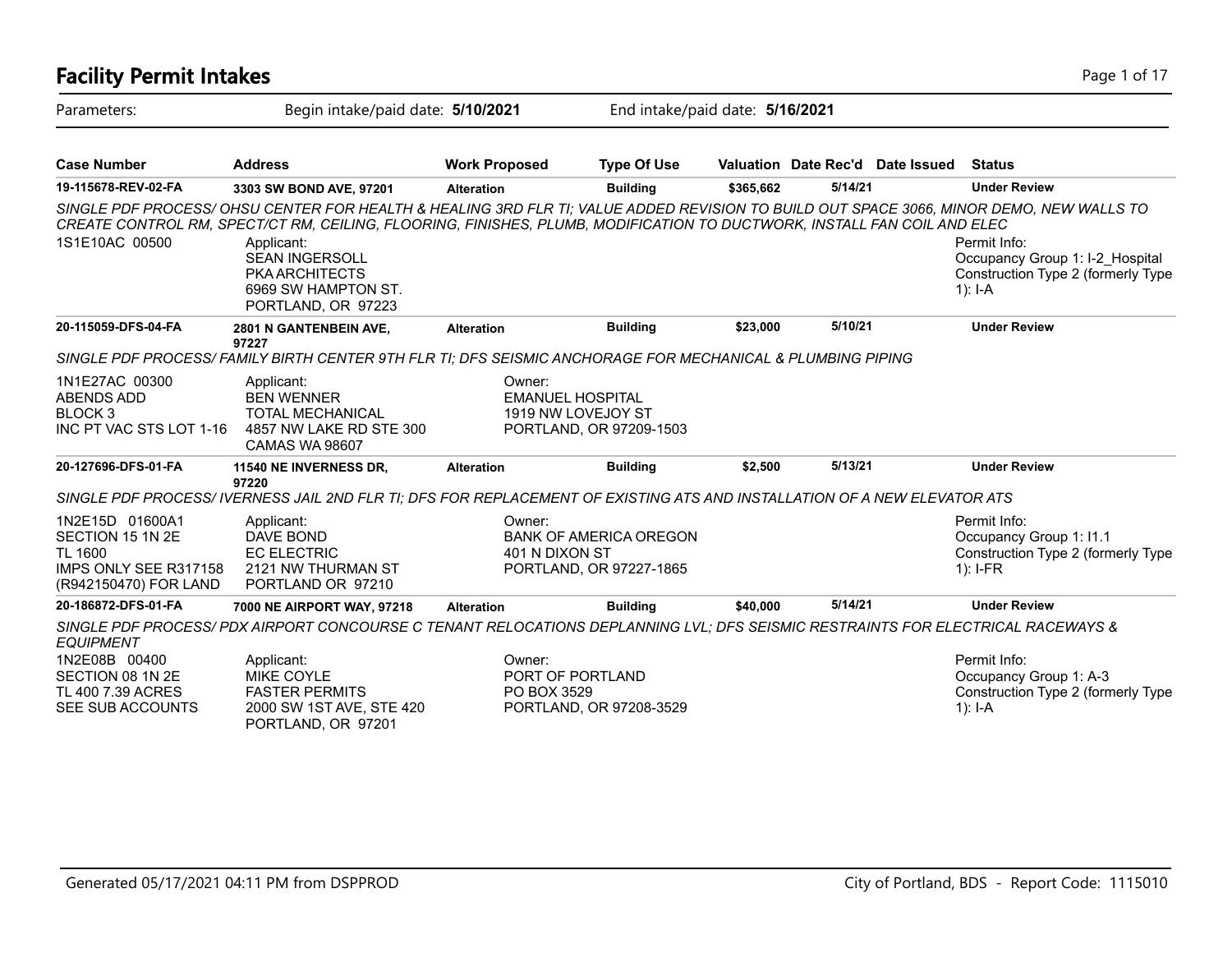# **Facility Permit Intakes** Page 2 of 17

| <b>Case Number</b>                                                         | <b>Address</b>                                                                                                                                                                                                     | <b>Work Proposed</b>  | <b>Type Of Use</b>                                                                                                     |                                     |                            | Valuation Date Rec'd Date Issued | <b>Status</b>                                                                               |
|----------------------------------------------------------------------------|--------------------------------------------------------------------------------------------------------------------------------------------------------------------------------------------------------------------|-----------------------|------------------------------------------------------------------------------------------------------------------------|-------------------------------------|----------------------------|----------------------------------|---------------------------------------------------------------------------------------------|
| 20-194198-DFS-01-FA                                                        | 7000 NE AIRPORT WAY, 97218                                                                                                                                                                                         | <b>Alteration</b>     | <b>Building</b>                                                                                                        | \$6,500                             | 5/12/21                    |                                  | <b>Under Review</b>                                                                         |
| <b>HVAC PIPING &amp; EQUIPMENT</b>                                         | SINGLE PDF PROCESS/PDX TERMINAL 6 TENANT RELOCATES (GROUP 2) ALL CONCOURSES DEPLANNING & ENPLANNING LEVELS; DFS SEISMIC RESTRAINTS FOR                                                                             |                       |                                                                                                                        |                                     |                            |                                  |                                                                                             |
| 1N2E08B 00400<br>SECTION 08 1N 2E<br>TL 400 7.39 ACRES<br>SEE SUB ACCOUNTS | Applicant:<br><b>AUSTIN CHEADLE</b><br><b>FASTER PERMITS</b><br>2000 SW 1ST AVE SUITE 420<br>PORTLAND, OR 97201                                                                                                    | Owner:<br>PO BOX 3529 | PORT OF PORTLAND<br>PORTLAND, OR 97208-3529                                                                            |                                     |                            |                                  | Permit Info:<br>Occupancy Group 1: A-3<br>Construction Type 2 (formerly Type<br>1): $I - A$ |
| 21-026707-REV-01-FA                                                        | 340 SW MORRISON ST, 97204                                                                                                                                                                                          | <b>Alteration</b>     | <b>Building</b>                                                                                                        | \$0                                 | 5/13/21                    |                                  | <b>Under Review</b>                                                                         |
| ENTRIES 6 & 7                                                              | SINGLE PDF PROCESS/ PIONEER PLACE ROTUNDA EXTERIOR SECURITY DOORS: REVISION TO STEEL COLUMN SIZES TO ALIGN WITH SHOP DRAWINGS FOR                                                                                  |                       |                                                                                                                        |                                     |                            |                                  |                                                                                             |
| 1S1E03BA 07200<br><b>PORTLAND</b><br>BLOCK 50<br>LOT 1-4&6-8               | Applicant:<br><b>CRAIG CHINN</b><br>ARCHITECTURE DESIGN<br><b>COLLABORATIVE</b><br>23231 SOUTH POINTE DR<br>LAGUNA HILLS CA 92653<br><b>USA</b>                                                                    | Owner:<br>PO BOX 3487 | PIONEER PLACE LLC<br>CHICAGO, IL 60654-3487                                                                            |                                     |                            |                                  | Permit Info:<br>Occupancy Group 1: M<br>Construction Type 2 (formerly Type<br>$1$ : I-A     |
| 21-026726-REV-01-FA                                                        | <b>700 SW 5TH AVE</b>                                                                                                                                                                                              | <b>Alteration</b>     | <b>Building</b>                                                                                                        | \$0                                 | 5/13/21                    |                                  | <b>Under Review</b>                                                                         |
|                                                                            | SINGLE PDF PROCESS/ PIONEER PLACE ATRIUM EXTERIOR SECURITY DOORS: REVISION TO RECONFIGURE OVERHEAD DOORS AT ENTRIES 2 & 3. STEEL COLUMN<br>SIZE HAVE BEEN MODIFIED TO ALIGN WITH SHOP DRAWINGS AT ENTRIES 2, 3 & 5 |                       |                                                                                                                        |                                     |                            |                                  |                                                                                             |
| 1S1E03BB1 90001                                                            | Applicant:<br><b>CRAIG CHINN</b><br>ARCHITECTURE DESIGN<br><b>COLLABORATIVE</b><br>23231 SOUTH POINTE DR<br>LAGUNA HILLS CA 92653<br><b>USA</b>                                                                    | Owner:<br>PO BOX 3487 | PIONEER PLACE LLC<br>CHICAGO, IL 60654-3487                                                                            |                                     |                            |                                  | Permit Info:<br>Occupancy Group 1: M<br>Construction Type 2 (formerly Type<br>$1$ : I-FR    |
| 21-045505-000-00-FA                                                        | 3161 SW PAVILION LOOP - Unit<br>MNP, 97201                                                                                                                                                                         | <b>Alteration</b>     | <b>Building</b>                                                                                                        | \$149,000                           | 5/10/21                    | 5/14/21                          | <b>Issued</b>                                                                               |
|                                                                            | SINGLE PDF PROCESS/OHSU MNP PROCEDURE RM 1433 TI; REMODEL PROCEDURE RM, CEILING, FLOORING, FINISHES, PLUMB AND ELEC                                                                                                |                       |                                                                                                                        |                                     |                            |                                  |                                                                                             |
| 1S1E09 00500                                                               | Applicant:<br><b>ANTHONY MORESCHI</b><br>OHSU<br>3181 SW SAM JACKSON PARK RD<br>PORTLAND OR 97239                                                                                                                  | Owner:<br><b>RD</b>   | OREGON STATE BOARD OF<br><b>HIGHER EDUCATION</b><br>3181 SW SAM JACKSON PARK BEND, OR 97702<br>PORTLAND, OR 97239-3011 | CCB - Contractor:<br>61065 GROFF RD | SCHAFFRAN CONSTRUCTION INC |                                  |                                                                                             |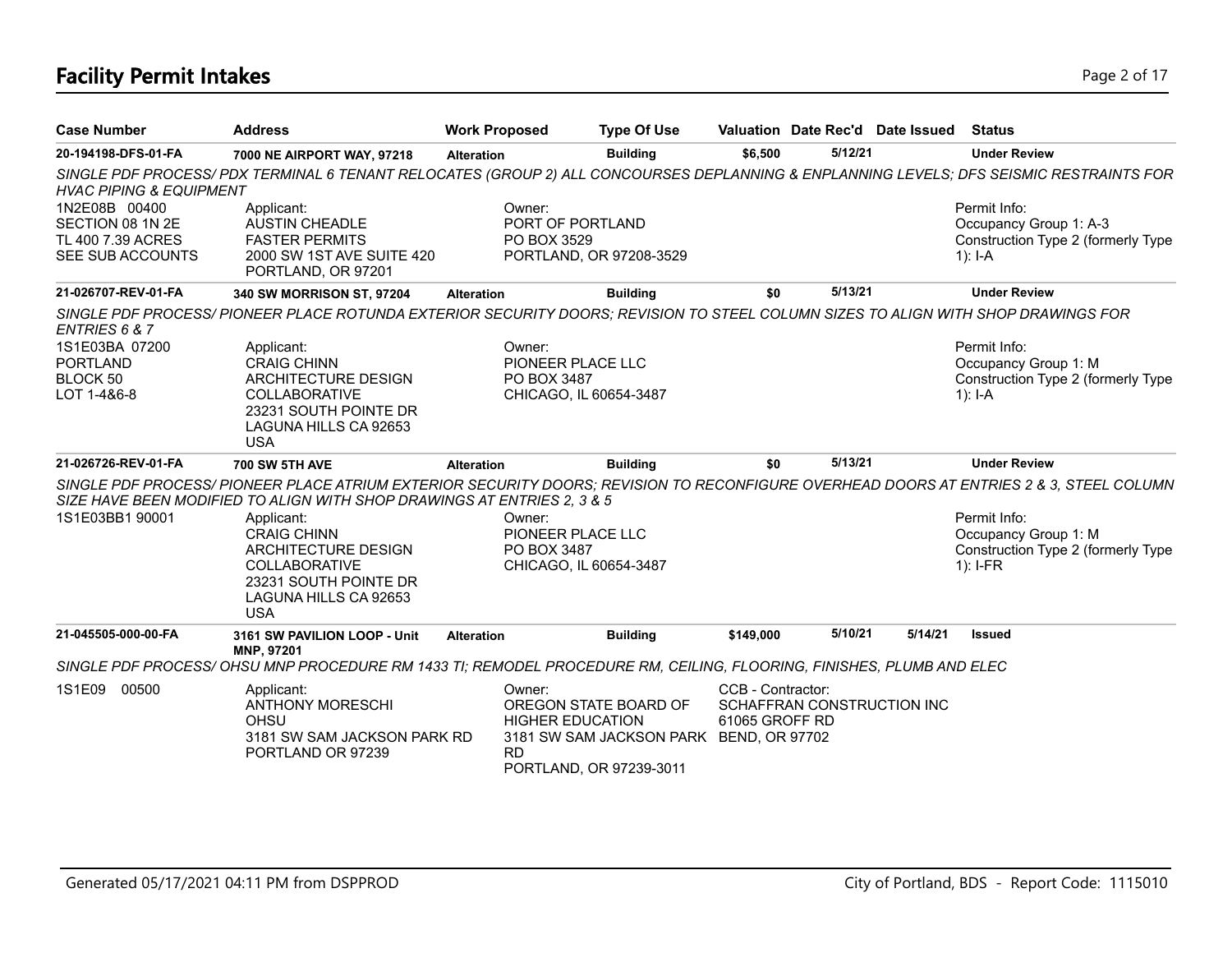| <b>Case Number</b>                                                          | <b>Address</b>                                                                                                                                                                                                                                                                                                                                                                                                                                                                                                                                                                                                                                                                                                             | <b>Work Proposed</b>                                    | <b>Type Of Use</b>      |                               |                                    | Valuation Date Rec'd Date Issued | <b>Status</b>                                                                                                                            |
|-----------------------------------------------------------------------------|----------------------------------------------------------------------------------------------------------------------------------------------------------------------------------------------------------------------------------------------------------------------------------------------------------------------------------------------------------------------------------------------------------------------------------------------------------------------------------------------------------------------------------------------------------------------------------------------------------------------------------------------------------------------------------------------------------------------------|---------------------------------------------------------|-------------------------|-------------------------------|------------------------------------|----------------------------------|------------------------------------------------------------------------------------------------------------------------------------------|
| 21-045551-000-00-FA                                                         | 2151 NW SAVIER ST, 97209                                                                                                                                                                                                                                                                                                                                                                                                                                                                                                                                                                                                                                                                                                   | <b>Alteration</b>                                       | <b>Building</b>         | \$1,250,000                   | 5/10/21                            |                                  | <b>Under Review</b>                                                                                                                      |
| 1N1E28CD 02800<br><b>COUCHS ADD</b><br>BLOCK 294<br>INC PT VAC ST LOT 11-18 | SINGLE PDF PROCESS/ SLABTOWN NORTH L1-2 BASMT & 1ST FLR TI; FIRST TIME TENANT, B OCCUPANCY, NEW WALLS TO CREATE BSMT - RECEPTION AREA,<br>WEAR TESTING RM, SAMPLE STORAGE, ENGINEERING DEN, INSTRUMENTATION RM, SAMPLE WORKSHOP, ENGINEERING LAB, KNITTING MACHINE, OFFICES, AIR<br>COMPRESSOR RM, FIRST AID RM, LAUNDRY RM, MD & NETWORK RMS, OPEN OFFICE AREA; 1ST FLR - OFFICES, CONFERENCE MRS, MATERIAL LIBRARY, PRINT<br>RMS, HUDDLE RM, MOTHERS RM, DESIGN DEN, SHIP/RECEIVE RM, RECEPTION AREA, OPEN OFFICE AREA, CEILING, FLOORING, FINISHES, PLUMB AND ELEC<br>Applicant:<br>MICHELLE SCHULZ<br><b>GBD ARCHITECTS INC</b><br>1120 NW COUCH STREET, SUITE 300 DALLAS, TX 75201<br>PORTLAND OR 97209<br><b>USA</b> | Owner:<br><b>SLABTOWN JV LLC</b><br>2001 ROSS AVE #3400 |                         | Primary Contractor:<br>TO BID |                                    |                                  | Permit Info:<br>Occupancy Group 1: B Bank, Off.,<br>Med.Off., Pub.Bldg.<br>Construction Type 2 (formerly Type<br>$1$ : II-A              |
| 21-045606-000-00-FA                                                         | 3203 SE WOODSTOCK BLVD,                                                                                                                                                                                                                                                                                                                                                                                                                                                                                                                                                                                                                                                                                                    | <b>Alteration</b>                                       | <b>Building</b>         | \$21,000                      | 5/10/21                            | 5/12/21                          | <b>Issued</b>                                                                                                                            |
| <b>FINISHES AND ELEC</b>                                                    | 97202<br>SINGLE PDF PROCESS/ED TECH CENTER RM 109 1ST FLR TI; NEW WALLS TO CREATE COMPUTER SERVICE RM, COMPUTER SHOP RM, CEILING, FLOORING,                                                                                                                                                                                                                                                                                                                                                                                                                                                                                                                                                                                |                                                         |                         |                               |                                    |                                  |                                                                                                                                          |
| 1S1E13 00100                                                                | Applicant:                                                                                                                                                                                                                                                                                                                                                                                                                                                                                                                                                                                                                                                                                                                 | Owner:                                                  |                         | CCB - Contractor:             |                                    |                                  |                                                                                                                                          |
| SECTION 13 1S 1E                                                            | <b>MARK BECKIUS</b>                                                                                                                                                                                                                                                                                                                                                                                                                                                                                                                                                                                                                                                                                                        | THE REED INSTITUTE                                      |                         | <b>SCOTT PATER</b>            |                                    |                                  |                                                                                                                                          |
| TL 100 103.39 ACRES                                                         | <b>REIMERS &amp; JOLIVETTE</b>                                                                                                                                                                                                                                                                                                                                                                                                                                                                                                                                                                                                                                                                                             |                                                         | 3203 SE WOODSTOCK BLVD  |                               | <b>REIMERS &amp; JOLIVETTE INC</b> |                                  |                                                                                                                                          |
|                                                                             | 2344 NW 24TH AVE<br>PORTLAND, OR 97210                                                                                                                                                                                                                                                                                                                                                                                                                                                                                                                                                                                                                                                                                     |                                                         | PORTLAND, OR 97202-8138 | 2344 NW 24TH AVE              | PORTLAND, OR 97210-2132            |                                  |                                                                                                                                          |
| 21-045641-000-00-FA                                                         | 17800 NE RIVERSIDE PKWY,<br>97230                                                                                                                                                                                                                                                                                                                                                                                                                                                                                                                                                                                                                                                                                          | <b>Alteration</b>                                       | <b>Building</b>         | \$34,000                      | 5/10/21                            |                                  | <b>Under Review</b>                                                                                                                      |
| CEILING, FLOORING, FINISHES, PLUMB, AND ELEC                                |                                                                                                                                                                                                                                                                                                                                                                                                                                                                                                                                                                                                                                                                                                                            |                                                         |                         |                               |                                    |                                  | SINGLE PDF PROCESS/ NW BOAT WAREHOUSE, STE 125 TI; FIRST TIME TENANT - NEW DEMISING WALL TO CREATE TENANT SPACE, NEW WALLS FOR RESTROOM, |
| 1N3E19DA 00400                                                              | Applicant:                                                                                                                                                                                                                                                                                                                                                                                                                                                                                                                                                                                                                                                                                                                 | Owner:                                                  |                         | Primary Contractor:           |                                    |                                  |                                                                                                                                          |
| SOUTHSHORE COMMONS KEVIN JANDREAU                                           |                                                                                                                                                                                                                                                                                                                                                                                                                                                                                                                                                                                                                                                                                                                            | <b>GR RIVERSIDE LLC</b>                                 |                         | <b>TO BID</b>                 |                                    |                                  |                                                                                                                                          |
| LOT 5 EXC E 15' & EXC PT                                                    | <b>MACKENZIE</b>                                                                                                                                                                                                                                                                                                                                                                                                                                                                                                                                                                                                                                                                                                           | PO BOX 1685                                             |                         |                               |                                    |                                  |                                                                                                                                          |
| <b>IN STS</b>                                                               | 1515 SE WATER AVE SUITE 100<br>PORTLAND OR 97214                                                                                                                                                                                                                                                                                                                                                                                                                                                                                                                                                                                                                                                                           | CLACKAMAS, OR 97015                                     |                         |                               |                                    |                                  |                                                                                                                                          |
| 21-045683-000-00-FA                                                         | 17850 NE RIVERSIDE PKWY,<br>97230                                                                                                                                                                                                                                                                                                                                                                                                                                                                                                                                                                                                                                                                                          | <b>Alteration</b>                                       | <b>Building</b>         | \$91,000                      | 5/10/21                            |                                  | <b>Under Review</b>                                                                                                                      |
|                                                                             | SINGLE PDF PROCESS/NW BOAT OFFICE AND SHOWROOM, STE 100 TI; FIRST TIME TENANT - NEW WALLS TO CREATE OFFICES, LOBBY, RESTROOMS, CEILING,                                                                                                                                                                                                                                                                                                                                                                                                                                                                                                                                                                                    |                                                         |                         |                               |                                    |                                  |                                                                                                                                          |
| FLOORING, FINISHES, PLUMB, AND ELEC                                         |                                                                                                                                                                                                                                                                                                                                                                                                                                                                                                                                                                                                                                                                                                                            |                                                         |                         |                               |                                    |                                  |                                                                                                                                          |
| 1N3E19DA 00400                                                              | Applicant:                                                                                                                                                                                                                                                                                                                                                                                                                                                                                                                                                                                                                                                                                                                 |                                                         |                         |                               |                                    |                                  |                                                                                                                                          |
|                                                                             | KEVIN JANDREAU                                                                                                                                                                                                                                                                                                                                                                                                                                                                                                                                                                                                                                                                                                             |                                                         |                         |                               |                                    |                                  |                                                                                                                                          |
|                                                                             | <b>MACKENZIE</b>                                                                                                                                                                                                                                                                                                                                                                                                                                                                                                                                                                                                                                                                                                           |                                                         |                         |                               |                                    |                                  |                                                                                                                                          |
|                                                                             | 1515 SE WATER AVE SUITE 100                                                                                                                                                                                                                                                                                                                                                                                                                                                                                                                                                                                                                                                                                                |                                                         |                         |                               |                                    |                                  |                                                                                                                                          |
|                                                                             | PORTLAND OR 97214                                                                                                                                                                                                                                                                                                                                                                                                                                                                                                                                                                                                                                                                                                          |                                                         |                         |                               |                                    |                                  |                                                                                                                                          |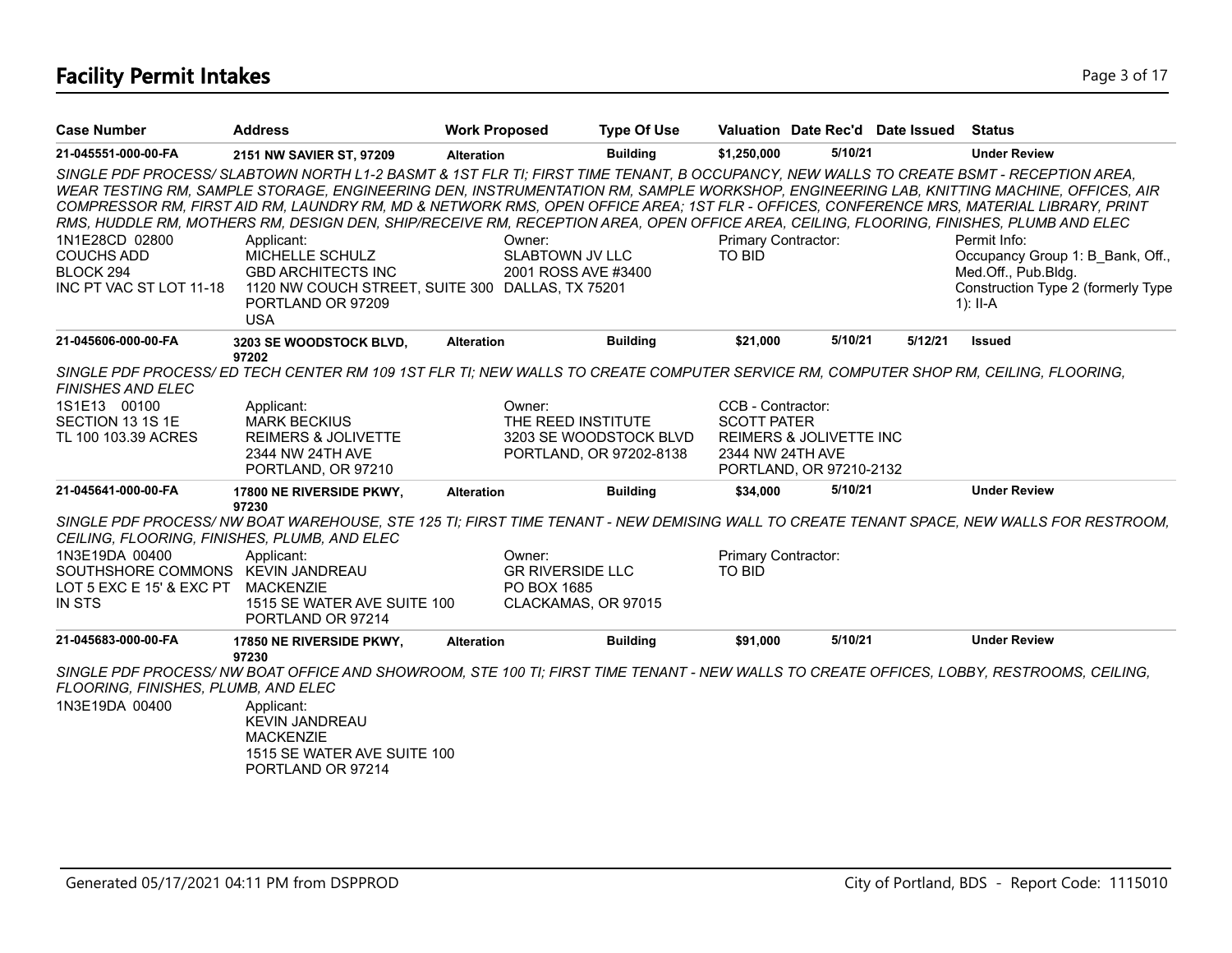# **Facility Permit Intakes** Page 4 of 17

| <b>Case Number</b>                                                                                                           | <b>Address</b>                                                                                                                                                                                                                                                                                                                             | <b>Work Proposed</b>                                                 | <b>Type Of Use</b>                                                        |                                                                                    |                                                     | Valuation Date Rec'd Date Issued | <b>Status</b>                                                                               |
|------------------------------------------------------------------------------------------------------------------------------|--------------------------------------------------------------------------------------------------------------------------------------------------------------------------------------------------------------------------------------------------------------------------------------------------------------------------------------------|----------------------------------------------------------------------|---------------------------------------------------------------------------|------------------------------------------------------------------------------------|-----------------------------------------------------|----------------------------------|---------------------------------------------------------------------------------------------|
| 21-045726-000-00-FA                                                                                                          | 516 SE MORRISON ST, 97214                                                                                                                                                                                                                                                                                                                  | <b>Alteration</b>                                                    | <b>Building</b>                                                           | \$276.800                                                                          | 5/10/21                                             |                                  | <b>Under Review</b>                                                                         |
| CEILING, FLOORING, FINISHES, PLUMB AND ELEC                                                                                  | SINGLE PDF PROCESS/LANDLORD WORK 10TH & 12TH FLR TI; DEMO WALLS, RETURN ENTIRE 10TH & 12 FLRS TO SHELL SPACE FOR FUTURE TENANT BUILD OUT,                                                                                                                                                                                                  |                                                                      |                                                                           |                                                                                    |                                                     |                                  |                                                                                             |
| 1S1E02BB 06100                                                                                                               | Applicant:<br><b>KENT POTTEBAUM</b><br><b>GBD ARCHITECTS</b><br>1120 NW COUCH, #300<br>PORTLAND, OR 97209                                                                                                                                                                                                                                  | Owner:<br><b>OWNER LLC</b><br>1215 4TH AVE #600<br>SEATTLE, WA 98161 | UPG WEATHERLY PROPERTY                                                    | CCB - Contractor:<br><b>MIKE BROWN</b><br>20915 SW 105TH AVE<br>TUALATIN, OR 97062 | <b>RUSSELL CONSTRUCTION INC</b>                     |                                  |                                                                                             |
| 21-046838-000-00-FA                                                                                                          | 210 SE MADISON ST, 97214                                                                                                                                                                                                                                                                                                                   | <b>Alteration</b>                                                    | <b>Building</b>                                                           | \$55,000                                                                           | 5/12/21                                             |                                  | <b>Under Review</b>                                                                         |
| FINISHES, PLUMB, AND ELEC<br>1S1E03AD 06200<br><b>EAST PORTLAND</b><br>BLOCK 52<br>LOT 1-3<br>LOT 4 EXC PT IN ST, LOT<br>7&8 | SINGLE PDF PROCESS/BERKELEY CATERING KITCHEN, STE 020 TI; FIRST TIME TENANT - NEW WALLS TO CREATE COMMERCIAL KITCHEN, CEILING, FLOORING,<br>Applicant:<br>DAVID HARDISTER<br>WOODBLOCK ARCHITECTURE<br>827 SW 2ND AVE, SUITE 300<br>PORTLAND, OR 97204                                                                                     | Owner:                                                               | 210 SE MADISON OZ LLC<br>210 SE MADISON ST #19<br>PORTLAND, OR 97214-4192 |                                                                                    |                                                     |                                  |                                                                                             |
| 21-046971-000-00-FA                                                                                                          | 7000 NE AIRPORT WAY, 97218                                                                                                                                                                                                                                                                                                                 | <b>Alteration</b>                                                    | <b>Building</b>                                                           | \$1,100,000                                                                        | 5/13/21                                             |                                  | <b>Under Review</b>                                                                         |
|                                                                                                                              | FF1/PDX TERMINAL LANDLOARD RELOCATES (GROUP 20) CONCOURSE C & E DEPLANNING & BAGGAGE CLAIM LEVEL; 6 AREAS FOR AIRPORT STAFF, DEMO<br>WALLS, NEW WALLS TO CREATE BREAKRMS, LOCKERS, OFFICES, STORAGE RMS, CIRCULATION RM, CART REPAIR RM, HALLWAY DOOR, NEW CHAIN LINK FENCE<br>IN STORAGE RMS, CEILING, FLOORING, FINISHES, PLUMB AND ELEC |                                                                      |                                                                           |                                                                                    |                                                     |                                  |                                                                                             |
| 1N2E08B 00400<br>SECTION 08 1N 2E<br>TL 400 7.39 ACRES<br>SEE SUB ACCOUNTS                                                   | Applicant:<br><b>AUSTIN CHEADLE</b><br><b>FASTER PERMITS</b><br>2000 SW 1ST AVE SUITE 420<br>PORTLAND, OR 97201                                                                                                                                                                                                                            | Owner:<br>PORT OF PORTLAND<br>PO BOX 3529                            | PORTLAND, OR 97208-3529                                                   | Primary Contractor:<br>TO BID                                                      |                                                     |                                  | Permit Info:<br>Occupancy Group 1: A-3<br>Construction Type 2 (formerly Type<br>1): $I - A$ |
| 21-047002-000-00-FA                                                                                                          | 10201 SE MAIN ST, 97216                                                                                                                                                                                                                                                                                                                    | <b>Alteration</b>                                                    | <b>Building</b>                                                           | \$325,000                                                                          | 5/13/21                                             |                                  | <b>Under Review</b>                                                                         |
|                                                                                                                              | F7/ ADVENTIST POB 3 SUITE 10B CHERRY PARK PRIMARY CARE 1ST FLR TI; DEMO WALLS, NEW WALLS TO CREATE RECEPTION & WAITING AREAS, OFFICES,<br>SOILED HOLD RM, REMODEL EXAM RMS, MED PREP/MA STATION RM, JANITOR CLOSET, CEILING, FLOORING, FINISHES, PLUMB AND ELEC                                                                            |                                                                      |                                                                           |                                                                                    |                                                     |                                  |                                                                                             |
| 1S2E03BC 01300                                                                                                               | Applicant:<br><b>ALIA BIRR</b><br>ANDERSON DABROWSKI<br><b>ARCHITECTS</b><br>7650 SW BEVELAND ST STE 120<br>PORTLAND, OR 97223                                                                                                                                                                                                             | Owner:<br><b>MEDICAL CENTER</b><br>PO BOX 619135                     | PORTLAND ADVENTIST<br>ROSEVILLE, CA 95661                                 | CCB - Contractor:<br><b>CONSTRUCTION LLC</b><br>PO BOX 33532                       | <b>VIKING ENGINEERING AND</b><br>PORTLAND, OR 97292 |                                  | Permit Info:<br>Occupancy Group 1: B<br>Construction Type 2 (formerly Type<br>1): V-B       |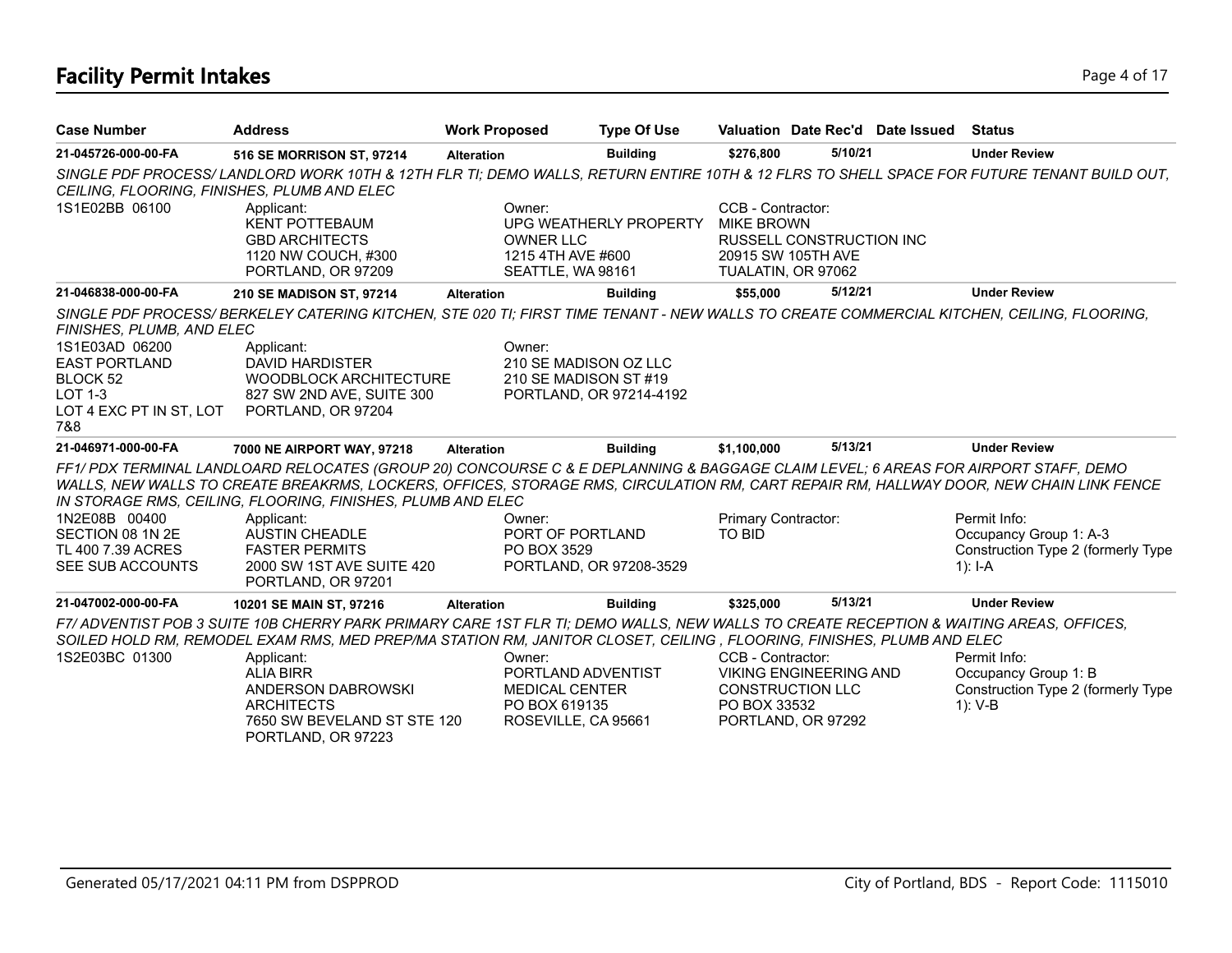# **Facility Permit Intakes** Page 5 of 17

| <b>Case Number</b>                                           | <b>Address</b>                                                                                                                                                                                                                                                                                                                                        | <b>Work Proposed</b>                                                    | <b>Type Of Use</b>                                                                       |                                                              | Valuation Date Rec'd Date Issued                                               | <b>Status</b>                                                                           |
|--------------------------------------------------------------|-------------------------------------------------------------------------------------------------------------------------------------------------------------------------------------------------------------------------------------------------------------------------------------------------------------------------------------------------------|-------------------------------------------------------------------------|------------------------------------------------------------------------------------------|--------------------------------------------------------------|--------------------------------------------------------------------------------|-----------------------------------------------------------------------------------------|
| 21-047016-000-00-FA                                          | 10201 SE MAIN ST, 97216                                                                                                                                                                                                                                                                                                                               | <b>Alteration</b>                                                       | <b>Building</b>                                                                          | \$170,900                                                    | 5/13/21                                                                        | <b>Under Review</b>                                                                     |
|                                                              | F11/ ADVENTIST POB 3 SUITE 29 SLEEP DISORDERS CLINIC 2ND FLR TI; DEMO WALLS, NEW WALLS TO CREATE OFFICES, STAFF LOUNGE, MA STATION, EXAM RMS,<br>CEILING, FLOORING, FINISHES, PLUMB AND ELEC                                                                                                                                                          |                                                                         |                                                                                          |                                                              |                                                                                |                                                                                         |
| 1S2E03BC 01300                                               | Applicant:<br><b>ALIA BIRR</b><br>ANDERSON DABROWSKI<br><b>ARCHITECTS</b><br>7650 SW BEVELAND ST STE 120<br>PORTLAND, OR 97223                                                                                                                                                                                                                        | Owner:<br><b>MEDICAL CENTER</b><br>PO BOX 619135<br>ROSEVILLE, CA 95661 | PORTLAND ADVENTIST                                                                       | CCB - Contractor:<br>PO BOX 33532                            | <b>VIKING ENGINEERING AND</b><br><b>CONSTRUCTION LLC</b><br>PORTLAND, OR 97292 | Permit Info:<br>Occupancy Group 1: B<br>Construction Type 2 (formerly Type<br>$1: V-B$  |
| 21-047252-000-00-FA                                          | 6870 N FATHOM ST, 97217                                                                                                                                                                                                                                                                                                                               | <b>Alteration</b>                                                       | <b>Building</b>                                                                          | \$75,000                                                     | 5/13/21                                                                        | <b>Under Review</b>                                                                     |
| 1N1E17B 00600                                                | SINGLE PDF PROCESS/BLDG 2 SHERWIN WILLIAMS TI; NEW TENANT - DEMO FINISHES, NEW WALLS TO CREATE OFFICE, BILLING RMS, SCHEDULING RM,<br>OPERATIONS OFFICE, SHOWROOM, REP, NEW EXTERIOR, ATTACHED, 851 SQ FT CONCRETE SLAB FOR TRASH COMPACTOR, HIGH PILE PALLET RACKING MAX<br>HEIGHT 12 FT, CEILING, FLOORING, FINISHES, PLUMB, AND ELEC<br>Applicant: | Owner:                                                                  |                                                                                          |                                                              |                                                                                | Permit Info:                                                                            |
|                                                              | <b>MARK WOLFE</b><br>AMERICAN PROPERTY<br>MANAGEMENT<br>2510 NE MULTNOMAH<br>PORTLAND OR 97232                                                                                                                                                                                                                                                        | PUBLIC FOUNDATION                                                       | OCF JOSEPH E WESTON<br>2154 NE BROADWAY #200<br>PORTLAND, OR 97232-1590                  |                                                              |                                                                                | Occupancy Group 1: S-1 Storage -<br>Moderate Hazard, Warehouse                          |
| 21-047420-000-00-FA                                          | 350 SW JEFFERSON ST, 97201                                                                                                                                                                                                                                                                                                                            | <b>Alteration</b>                                                       | <b>Building</b>                                                                          | \$15,000                                                     | 5/14/21                                                                        | <b>Under Review</b>                                                                     |
|                                                              | SINGLE PDF PROCESS/WELLS FARGO ELEVATOR RM, 601 TI; INSTALL 90 MINUTE FIRE RATED DOOR, CEILING, FINISHES, AND ELEC                                                                                                                                                                                                                                    |                                                                         |                                                                                          |                                                              |                                                                                |                                                                                         |
| 1S1E03BC 01600                                               | Applicant:<br><b>BRANDON HANSEN</b><br><b>WEST OF WEST</b><br>110 SE MAIN ST #300<br>PORTLAND, OR 97214                                                                                                                                                                                                                                               | Owner:<br>591 W PUTNAM AVE                                              | SOF-XI WFP OWNER LLC<br>GREENWICH, CT 06830                                              |                                                              |                                                                                |                                                                                         |
| 21-047459-000-00-FA                                          | 1500 SW 1ST AVE, 97201                                                                                                                                                                                                                                                                                                                                | <b>Alteration</b>                                                       | <b>Building</b>                                                                          | \$75,000                                                     | 5/14/21                                                                        | <b>Under Review</b>                                                                     |
|                                                              | SINGLE PDF PROCESS/EASLEY FAMILY LAW, STE 900 TI; DEMO WALLS, NEW WALLS TO RECONFIGURE EXISTING OFFICES, FINISHES, PLUMB, AND ELEC                                                                                                                                                                                                                    |                                                                         |                                                                                          |                                                              |                                                                                |                                                                                         |
| 1S1E03CA 00600<br><b>PORTLAND</b><br><b>BLOCK 116 TL 600</b> | Applicant:<br><b>HEIDI PAYNE</b><br><b>BAINBRIDGE DESIGN</b><br>1000 SW BROADWAY STE 1700<br>PORTLAND, OR 97205                                                                                                                                                                                                                                       | Owner:<br><b>FACILITIES</b>                                             | <b>URBAN OFFICE &amp; PARKING</b><br>111 SW COLUMBIA ST #1380<br>PORTLAND, OR 97201-5845 | CCB - Contractor:<br><b>MIKE BROWN</b><br>TUALATIN, OR 97062 | <b>RUSSELL CONSTRUCTION INC</b><br>20915 SW 105TH AVE                          | Permit Info:<br>Occupancy Group 1: B<br>Construction Type 2 (formerly Type<br>$1$ : I-A |
| 21-047524-000-00-FA                                          | 1500 SW 1ST AVE, 97201                                                                                                                                                                                                                                                                                                                                | <b>Alteration</b>                                                       | <b>Building</b>                                                                          | \$47,500                                                     | 5/14/21                                                                        | <b>Under Review</b>                                                                     |
|                                                              | SINGLE PDF PROCESS/ CELL STAFF, STE 880 TI; NEW TENANT - DEMO WALLS, NEW WALLS TO CREATE OPEN OFFICE, OFFICES, CONFERENCE RM, EMPLOYEE<br>LOUNGE, BREAK AREA, CEILING, FLOORING, FINISHES, PLUMB, AND ELEC                                                                                                                                            |                                                                         |                                                                                          |                                                              |                                                                                |                                                                                         |
| 1S1E03CA 00600<br><b>PORTLAND</b><br><b>BLOCK 116 TL 600</b> | Applicant:<br><b>HEIDI PAYNE</b><br><b>BAINBRIDGE DESIGN</b><br>1000 SW BROADWAY STE 1700<br>PORTLAND, OR 97205                                                                                                                                                                                                                                       | Owner:<br><b>FACILITIES</b>                                             | <b>URBAN OFFICE &amp; PARKING</b><br>111 SW COLUMBIA ST #1380<br>PORTLAND, OR 97201-5845 | CCB - Contractor:<br><b>MIKE BROWN</b><br>TUALATIN, OR 97062 | RUSSELL CONSTRUCTION INC<br>20915 SW 105TH AVE                                 | Permit Info:<br>Occupancy Group 1: B<br>Construction Type 2 (formerly Type<br>1): I-A   |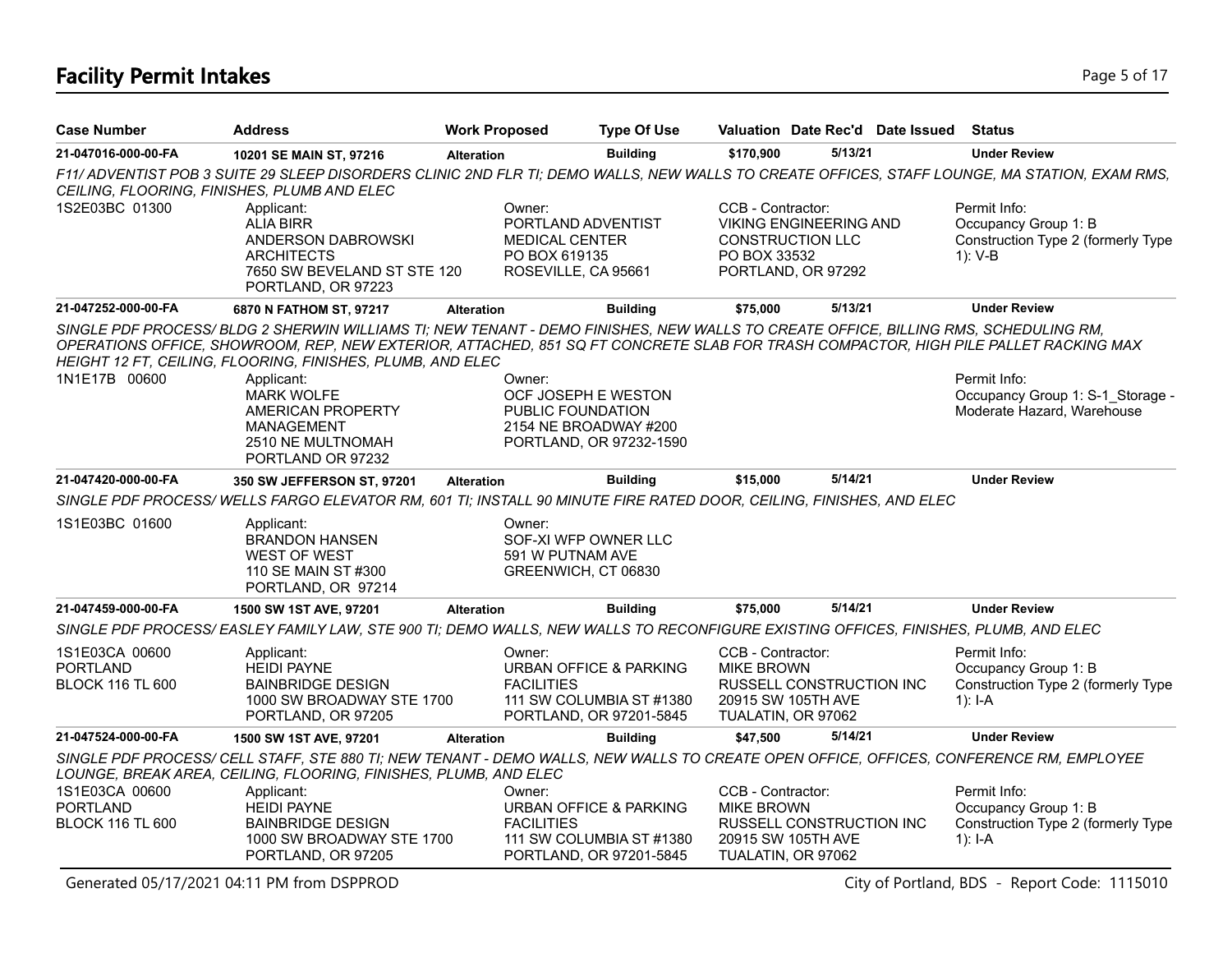# **Facility Permit Intakes** Page 6 of 17

| <b>Case Number</b>                                                                           | <b>Address</b>                                                                                                                                                                                                                                                                                                                                                                                                                                                                                                                                          | <b>Work Proposed</b>             | <b>Type Of Use</b>                                                                                      |     |         | Valuation Date Rec'd Date Issued | Status                                                                                  |
|----------------------------------------------------------------------------------------------|---------------------------------------------------------------------------------------------------------------------------------------------------------------------------------------------------------------------------------------------------------------------------------------------------------------------------------------------------------------------------------------------------------------------------------------------------------------------------------------------------------------------------------------------------------|----------------------------------|---------------------------------------------------------------------------------------------------------|-----|---------|----------------------------------|-----------------------------------------------------------------------------------------|
| 21-045490-000-00-FA                                                                          | 1500 SW 1ST AVE, 97201                                                                                                                                                                                                                                                                                                                                                                                                                                                                                                                                  | <b>Alteration</b>                | <b>Electrical</b>                                                                                       | \$0 | 5/10/21 |                                  | <b>Under Review</b>                                                                     |
| FLOORING, FINISHES, PLUMB, AND ELEC                                                          | power-ENGRAV, STE 1150 TI; NEW TENANT - DEMO WALLS, NEW WALLS FOR OFFICES, CONFERENCE RM, RECEPTION AND UPGRADE TO EXISTING BREAK RM,                                                                                                                                                                                                                                                                                                                                                                                                                   |                                  |                                                                                                         |     |         |                                  |                                                                                         |
| 1S1E03CA 00600<br><b>PORTLAND</b><br><b>BLOCK 116 TL 600</b>                                 |                                                                                                                                                                                                                                                                                                                                                                                                                                                                                                                                                         | Owner:<br><b>FACILITIES</b>      | URBAN OFFICE & PARKING<br>111 SW COLUMBIA ST #1380<br>PORTLAND, OR 97201-5845                           |     |         |                                  | Permit Info:<br>Occupancy Group 1: B<br>Construction Type 2 (formerly Type<br>$1$ : I-A |
| 21-045496-000-00-FA                                                                          | 850 SE 3RD AVE, 97214                                                                                                                                                                                                                                                                                                                                                                                                                                                                                                                                   | <b>Alteration</b>                | <b>Electrical</b>                                                                                       | \$0 | 5/10/21 |                                  | <b>Under Review</b>                                                                     |
|                                                                                              | power- FIN BUILDERS CO STE 402 TI; DEMO DOOR, NEW WALLS TO CREATE OFFICE, PHONE RM, CONFERENCE RM, AND ELEC                                                                                                                                                                                                                                                                                                                                                                                                                                             |                                  |                                                                                                         |     |         |                                  |                                                                                         |
| 1S1E03AA 04600<br><b>EAST PORTLAND</b><br>BLOCK 85<br>LOT 1 EXC PT IN ST<br>LOT <sub>2</sub> |                                                                                                                                                                                                                                                                                                                                                                                                                                                                                                                                                         | Owner:                           | SE 3RD TREE FARM LLC<br>2500 NE SANDY BLVD #C<br>PORTLAND, OR 97232                                     |     |         |                                  |                                                                                         |
| 21-045559-000-00-FA                                                                          | 3161 SW PAVILION LOOP - Unit                                                                                                                                                                                                                                                                                                                                                                                                                                                                                                                            | <b>Alteration</b>                | <b>Electrical</b>                                                                                       | \$0 | 5/10/21 |                                  | <b>Under Review</b>                                                                     |
|                                                                                              | <b>MNP, 97201</b><br>power - OHSU (MNP) PROCEDURE RM 1433 TI; REMODEL PROCEDURE RM, CEILING, FLOORING, FINISHES, PLUMB AND ELEC                                                                                                                                                                                                                                                                                                                                                                                                                         |                                  |                                                                                                         |     |         |                                  |                                                                                         |
| 1S1E09<br>00500                                                                              |                                                                                                                                                                                                                                                                                                                                                                                                                                                                                                                                                         | Owner:<br><b>RD</b>              | OREGON STATE BOARD OF<br><b>HIGHER EDUCATION</b><br>3181 SW SAM JACKSON PARK<br>PORTLAND, OR 97239-3011 |     |         |                                  |                                                                                         |
| 21-045581-000-00-FA                                                                          | 2151 NW SAVIER ST, 97209                                                                                                                                                                                                                                                                                                                                                                                                                                                                                                                                | <b>Alteration</b>                | <b>Electrical</b>                                                                                       | \$0 | 5/10/21 |                                  | <b>Under Review</b>                                                                     |
| 1N1E28CD 02800<br><b>COUCHS ADD</b>                                                          | power-SLABTOWN NORTH L1-2 BASMT & 1ST FLR TI; FIRST TIME TENANT, B OCCUPANCY, NEW WALLS TO CREATE BSMT - RECEPTION AREA, WEAR TESTING RM,<br>SAMPLE STORAGE, ENGINEERING DEN, INSTRUMENTATION RM, SAMPLE WORKSHOP, ENGINEERING LAB, KNITTING MACHINE, OFFICES, AIR COMPRESSOR RM,<br>FIRST AID RM, LAUNDRY RM, MD & NETWORK RMS, OPEN OFFICE AREA; 1ST FLR - OFFICES, CONFERENCE MRS, MATERIAL LIBRARY, PRINT RMS, HUDDLE RM,<br>MOTHERS RM, DESIGN DEN, SHIP/RECEIVE RM, RECEPTION AREA, OPEN OFFICE AREA, CEILING, FLOORING, FINISHES, PLUMB AND ELEC | Owner:<br><b>SLABTOWN JV LLC</b> |                                                                                                         |     |         |                                  | Permit Info:<br>Occupancy Group 1: B_Bank, Off.,                                        |
| BLOCK 294<br>INC PT VAC ST LOT 11-18                                                         |                                                                                                                                                                                                                                                                                                                                                                                                                                                                                                                                                         | <b>DALLAS, TX 75201</b>          | 2001 ROSS AVE #3400                                                                                     |     |         |                                  | Med.Off., Pub.Bldg.<br>Construction Type 2 (formerly Type<br>1): II-A                   |
| 21-045741-000-00-FA                                                                          | 3203 SE WOODSTOCK BLVD,<br>97202                                                                                                                                                                                                                                                                                                                                                                                                                                                                                                                        | <b>Alteration</b>                | <b>Electrical</b>                                                                                       | \$0 | 5/10/21 |                                  | <b>Under Review</b>                                                                     |
|                                                                                              | power-ED TECH CENTER RM 109 1ST FLR TI; NEW WALLS TO CREATE COMPUTER SERVICE RM, COMPUTER SHOP RM, CEILING, FLOORING, FINISHES AND ELEC                                                                                                                                                                                                                                                                                                                                                                                                                 |                                  |                                                                                                         |     |         |                                  |                                                                                         |
| 1S1E13 00100<br>SECTION 13 1S 1E<br>TL 100 103.39 ACRES                                      |                                                                                                                                                                                                                                                                                                                                                                                                                                                                                                                                                         | Owner:                           | THE REED INSTITUTE<br>3203 SE WOODSTOCK BLVD<br>PORTLAND, OR 97202-8138                                 |     |         |                                  |                                                                                         |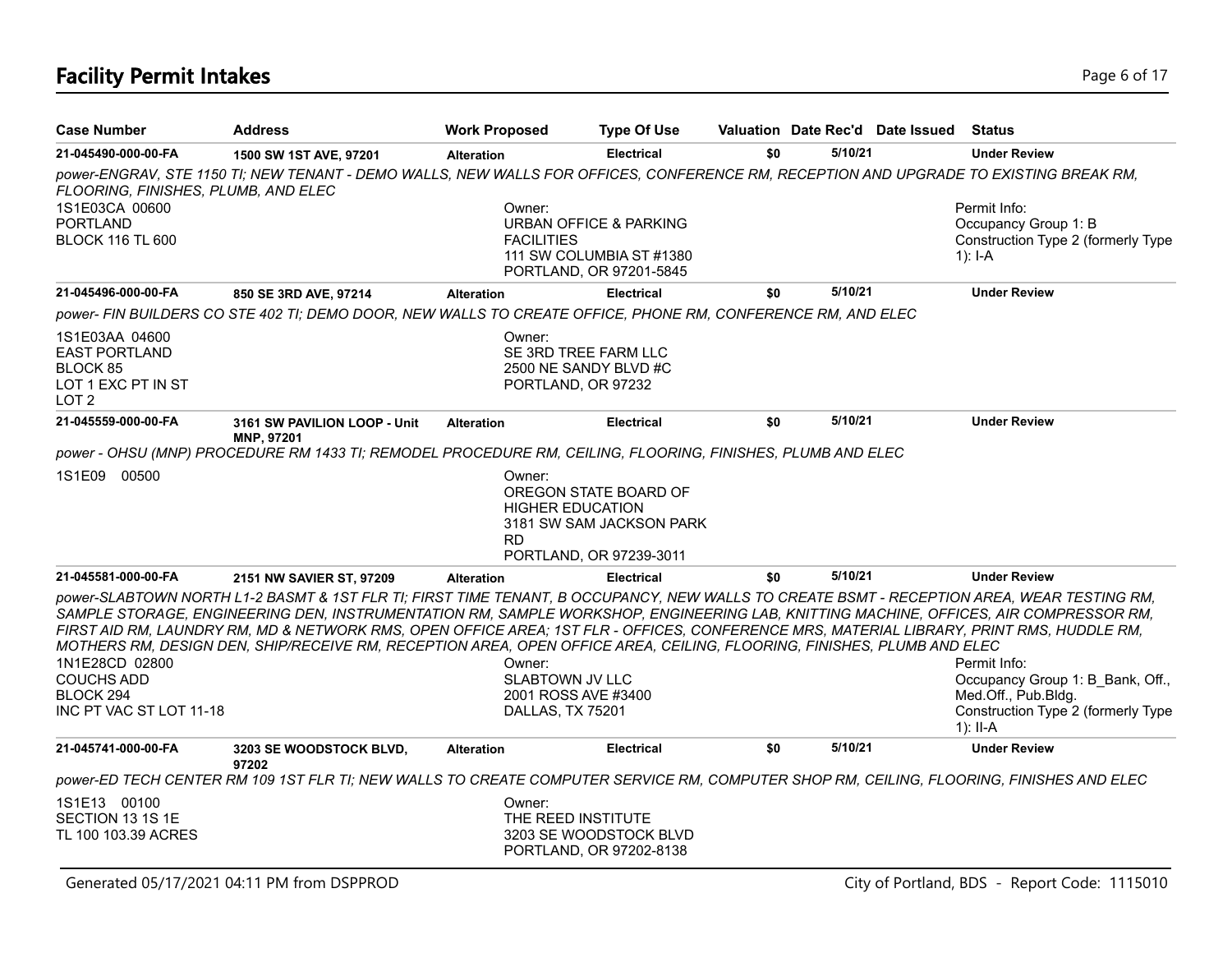| <b>Case Number</b>                                                                                                                       | <b>Address</b>                                                                                                               | <b>Work Proposed</b> |                                                                              | <b>Type Of Use</b>                                                                            |                                                                                          |         | Valuation Date Rec'd Date Issued | <b>Status</b>                                                                                                                                          |
|------------------------------------------------------------------------------------------------------------------------------------------|------------------------------------------------------------------------------------------------------------------------------|----------------------|------------------------------------------------------------------------------|-----------------------------------------------------------------------------------------------|------------------------------------------------------------------------------------------|---------|----------------------------------|--------------------------------------------------------------------------------------------------------------------------------------------------------|
| 21-045752-000-00-FA                                                                                                                      | 516 SE MORRISON ST, 97214                                                                                                    | <b>Alteration</b>    |                                                                              | <b>Electrical</b>                                                                             | \$0                                                                                      | 5/10/21 |                                  | <b>Under Review</b>                                                                                                                                    |
| 1S1E02BB 06100                                                                                                                           | TENANT BUILD OUT, CEILING, FLOORING, FINISHES, PLUMB AND ELEC                                                                |                      | Owner:<br><b>OWNER LLC</b><br>1215 4TH AVE #600<br>SEATTLE, WA 98161         | UPG WEATHERLY PROPERTY                                                                        |                                                                                          |         |                                  | power-(place holder) Min code Itg to be installed-LANDLORD WORK 10TH & 12TH FLR TI; DEMO WALLS, RETURN ENTIRE 10TH & 12 FLRS TO SHELL SPACE FOR FUTURE |
| 21-045756-000-00-FA                                                                                                                      | 1020 SW TAYLOR ST, 97205                                                                                                     | <b>Alteration</b>    |                                                                              | <b>Electrical</b>                                                                             | \$0                                                                                      | 5/10/21 | 5/10/21                          | <b>Issued</b>                                                                                                                                          |
|                                                                                                                                          | Reconnect power from (4) old Elevator Control Panels to (4) new Elevator Control Equipment                                   |                      |                                                                              |                                                                                               |                                                                                          |         |                                  |                                                                                                                                                        |
| 1S1E04AA 01200<br>PORTLAND<br>BLOCK 249<br>LOT 1&2&7&8                                                                                   | Applicant:<br><b>BRIGHT STAR ELECTRIC COMPANY</b><br>3143 SW 22ND ST<br>GRESHAM, OR 97080                                    |                      | Owner:<br><b>WESTON INVESTMENT CO</b><br><b>LLC</b><br>2154 NE BROADWAY #200 | PORTLAND, OR 97232-1561                                                                       |                                                                                          |         |                                  | Permit Info:<br>Occupancy Group 1: B<br>Construction Type 2 (formerly Type<br>$1$ : I-FR                                                               |
| 21-045773-000-00-FA                                                                                                                      | 3930 S MACADAM AVE, 97239                                                                                                    | <b>Alteration</b>    |                                                                              | <b>Electrical</b>                                                                             | \$0                                                                                      | 5/10/21 | 5/10/21                          | <b>Issued</b>                                                                                                                                          |
|                                                                                                                                          | power-1 new 20A circuit for pay Stanton right by front entrance.                                                             |                      |                                                                              |                                                                                               |                                                                                          |         |                                  |                                                                                                                                                        |
| 1S1E10CA 00500<br><b>CARUTHERS ADD</b><br>BLOCK 175                                                                                      | Applicant:<br>DYNALECTRIC COMPANY<br>2225 NW 20th Ave.<br>PORTLAND OR 97209                                                  |                      | Owner:<br><b>HIGHER EDUCATION</b><br><b>RD</b>                               | OREGON STATE BOARD OF<br>3181 SW SAM JACKSON PARK 2225 NW 20TH AVE<br>PORTLAND, OR 97239-3011 | CCB - Contractor:<br><b>CELINE WILLIAMS</b><br>DYNALECTRIC COMPANY<br>PORTLAND, OR 97209 |         |                                  | Permit Info:<br>Occupancy Group 1: S2<br>Construction Type 2 (formerly Type<br>1): V-N                                                                 |
| 21-045982-000-00-FA                                                                                                                      | 4075 N WILLIAMS AVE, 97227                                                                                                   | <b>Alteration</b>    |                                                                              | <b>Electrical</b>                                                                             | \$0                                                                                      | 5/11/21 | 5/11/21                          | <b>Issued</b>                                                                                                                                          |
|                                                                                                                                          | fire alarm - KAZKA FLOWER TI; FIRST TIME TENANT - NEW WALLS TO CREATE RESTROOM, CEILING, FLOORING, FINISHES, PLUMB, AND ELEC |                      |                                                                              |                                                                                               |                                                                                          |         |                                  |                                                                                                                                                        |
| 1N1E22DB 13000<br><b>ALBINA HMSTD</b><br>BLOCK 27<br>LOT 1&2 EXC PT IN ST<br>LAND & IMPS SEE<br>R605641 (R010505501)<br>FOR MACH & EQUIP | Applicant:<br>POINT MONITOR CORP<br>5863 LAKEVIEW BLVD #100<br>LAKE OSWEGO, OR 97035-7058                                    |                      | Owner:<br>RUJAX V LLC<br>11359 NE HALSEY ST<br>PORTLAND, OR 97220            |                                                                                               |                                                                                          |         |                                  |                                                                                                                                                        |
| 21-046008-000-00-FA                                                                                                                      | 17800 NE RIVERSIDE PKWY,                                                                                                     | <b>Alteration</b>    |                                                                              | <b>Electrical</b>                                                                             | \$0                                                                                      | 5/11/21 |                                  | <b>Under Review</b>                                                                                                                                    |
|                                                                                                                                          | 97230<br>pwr-NW BOAT OFFICE AND SHOWROOM, STE 100 TI; FIRST TIME TENANT - CREATE OFFICES, LOBBY, RESTROOMS, CEILING, ELEC    |                      |                                                                              |                                                                                               |                                                                                          |         |                                  |                                                                                                                                                        |
| 1N3E19DA 00400<br>SOUTHSHORE COMMONS<br>LOT 5 EXC E 15' & EXC PT<br>IN STS                                                               |                                                                                                                              |                      | Owner:<br><b>GR RIVERSIDE LLC</b><br>PO BOX 1685<br>CLACKAMAS, OR 97015      |                                                                                               |                                                                                          |         |                                  |                                                                                                                                                        |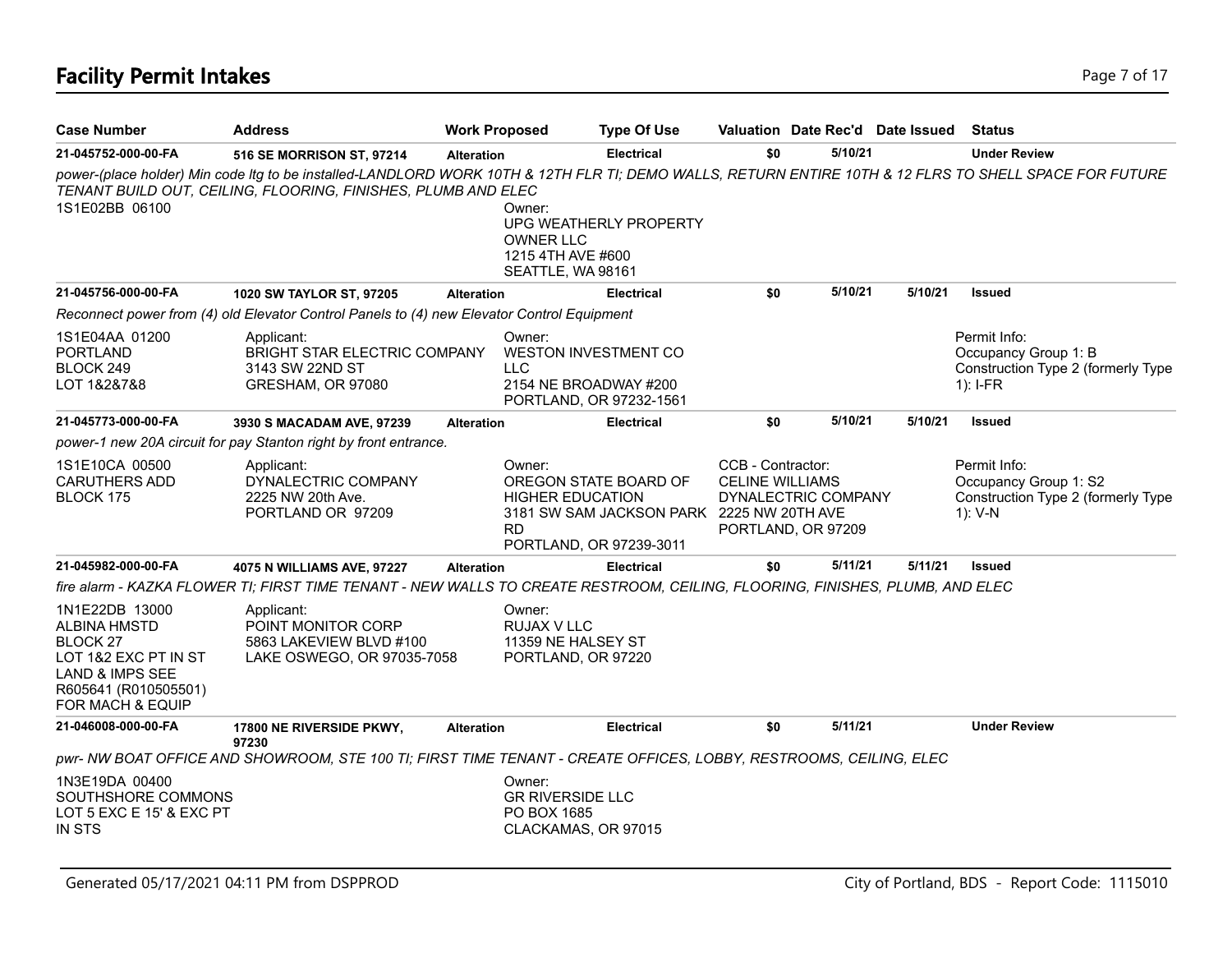# **Facility Permit Intakes** Page 8 of 17

| <b>Case Number</b>                                               | <b>Address</b>                                                                                                                                                                                                                                                                                                            | <b>Work Proposed</b>            | <b>Type Of Use</b>                                                                   |     | Valuation Date Rec'd Date Issued |         | <b>Status</b>                                                                                                                                                                                                                                                             |
|------------------------------------------------------------------|---------------------------------------------------------------------------------------------------------------------------------------------------------------------------------------------------------------------------------------------------------------------------------------------------------------------------|---------------------------------|--------------------------------------------------------------------------------------|-----|----------------------------------|---------|---------------------------------------------------------------------------------------------------------------------------------------------------------------------------------------------------------------------------------------------------------------------------|
| 21-046036-000-00-FA                                              | 1000 SW BROADWAY, 97205                                                                                                                                                                                                                                                                                                   | <b>Alteration</b>               | <b>Electrical</b>                                                                    | \$0 | 5/11/21                          | 5/11/21 | <b>Issued</b>                                                                                                                                                                                                                                                             |
|                                                                  | WIRE FOR ELEVATOR 2 & 3 MODERNIZATION PR# OTB287-ELEV MOD 2-3                                                                                                                                                                                                                                                             |                                 |                                                                                      |     |                                  |         |                                                                                                                                                                                                                                                                           |
| 1S1E03BB 02400<br><b>PORTLAND</b><br>BLOCK 182<br><b>LOT 5-8</b> | Applicant:<br>STONER ELECTRIC INC<br>1904 SE OCHOCO ST.<br>MILWAUKIE OR 97222-7315                                                                                                                                                                                                                                        | Owner:<br><b>BUILDING LP</b>    | ONE THOUSAND BROADWAY<br>1000 SW BROADWAY #1770<br>PORTLAND, OR 97205-3069           |     |                                  |         | Permit Info:<br>Occupancy Group 1: B_Bank, Off.,<br>Med.Off., Pub.Bldg.<br>Construction Type 2 (formerly Type<br>$1$ : I-A                                                                                                                                                |
| 21-046064-000-00-FA                                              | 1000 SW BROADWAY, 97205                                                                                                                                                                                                                                                                                                   | <b>Alteration</b>               | <b>Electrical</b>                                                                    | \$0 | 5/11/21                          | 5/11/21 | <b>Issued</b>                                                                                                                                                                                                                                                             |
|                                                                  | WIRE FOR ELEVATOR 4 & 5 MODERNIZATION PR# OTB287-ELEV MOD 4-5                                                                                                                                                                                                                                                             |                                 |                                                                                      |     |                                  |         |                                                                                                                                                                                                                                                                           |
| 1S1E03BB 02400<br><b>PORTLAND</b><br>BLOCK 182<br><b>LOT 5-8</b> | Applicant:<br>STONER ELECTRIC INC<br>1904 SE OCHOCO ST.<br>MILWAUKIE OR 97222-7315                                                                                                                                                                                                                                        | Owner:<br><b>BUILDING LP</b>    | ONE THOUSAND BROADWAY<br>1000 SW BROADWAY #1770<br>PORTLAND, OR 97205-3069           |     |                                  |         | Permit Info:<br>Occupancy Group 1: B Bank, Off.,<br>Med.Off., Pub.Bldg.<br>Construction Type 2 (formerly Type<br>1): $I - A$                                                                                                                                              |
| 21-046093-000-00-FA                                              | 1000 SW BROADWAY, 97205                                                                                                                                                                                                                                                                                                   | <b>Alteration</b>               | Electrical                                                                           | \$0 | 5/11/21                          | 5/11/21 | <b>Issued</b>                                                                                                                                                                                                                                                             |
|                                                                  | WIRE FOR ELEVATOR 7 & 8 MODERNIZATION PR# OTB287-ELEV MOD 7-8                                                                                                                                                                                                                                                             |                                 |                                                                                      |     |                                  |         |                                                                                                                                                                                                                                                                           |
| 1S1E03BB 02400<br><b>PORTLAND</b><br>BLOCK 182<br><b>LOT 5-8</b> | Applicant:<br>STONER ELECTRIC INC<br>1904 SE OCHOCO ST.<br>MILWAUKIE OR 97222-7315                                                                                                                                                                                                                                        | Owner:<br><b>BUILDING LP</b>    | ONE THOUSAND BROADWAY<br>1000 SW BROADWAY #1770<br>PORTLAND, OR 97205-3069           |     |                                  |         | Permit Info:<br>Occupancy Group 1: B Bank, Off.,<br>Med.Off., Pub.Bldg.<br>Construction Type 2 (formerly Type<br>$1$ : I-A                                                                                                                                                |
| 21-046181-000-00-FA                                              | 130 SW SALMON ST, 97204                                                                                                                                                                                                                                                                                                   | <b>Alteration</b>               | <b>Electrical</b>                                                                    | \$0 | 5/11/21                          | 5/11/21 | <b>Final</b>                                                                                                                                                                                                                                                              |
| 1S1E03BD 00300                                                   | power - light - 40 LBS COFFEE STE 116 TI; NEW TENANT; CHANGE OF OCC. FROM "M" TO "A-2", NEW WALLS TO CREATE SEATING AREA, FOOD PREP AREA, SERVICE<br>AREA, JANITOR CLOSET/BREAK RM, CEILING, FLOORING, FINISHES, PLUMB, AND ELEC.<br>Applicant:<br>CAPITOL ELECTRIC CO INC<br>11401 NE MARX ST.<br>PORTLAND OR 97220-1041 | Owner:<br>PLACE OR LLC<br>367-1 | MADISON-OFC ONE MAIN<br>PO BOX 7517 BILLBOX# 17-<br><b>HICKSVILLE, NY 11802-7517</b> |     |                                  |         | Permit Info:<br>Occupancy Group 1: B Bank, Off.,<br>Med.Off., Pub.Bldg.<br>Construction Type 2 (formerly Type<br>1): $I - A$                                                                                                                                              |
| 21-046267-000-00-FA                                              | 812 SW WASHINGTON ST, 97205                                                                                                                                                                                                                                                                                               | <b>Alteration</b>               | <b>Electrical</b>                                                                    | \$0 | 5/11/21                          |         | <b>Under Review</b>                                                                                                                                                                                                                                                       |
| 1N1E34CC 06200                                                   | EXISTING RESTROOM, CEILING, FLOORING, FINISHES, PLUMB, AND ELEC                                                                                                                                                                                                                                                           | Owner:                          | <b>STEVENS HOTEL LLC</b><br>9 SE 3RD AVE #100<br>PORTLAND, OR 97214                  |     |                                  |         | power revision - 216 SALES TI 5TH FL; VALUE ADDED REVISION; NEW WALLS AT SHOWROOM KITCHEN, SHOWROOM BATHROOM, CONFERENCE RM, OFFICE, UPDATE<br>Permit Info:<br>Occupancy Group 1: B Bank, Off.,<br>Med.Off., Pub.Bldg.<br>Construction Type 2 (formerly Type<br>$1$ : I-A |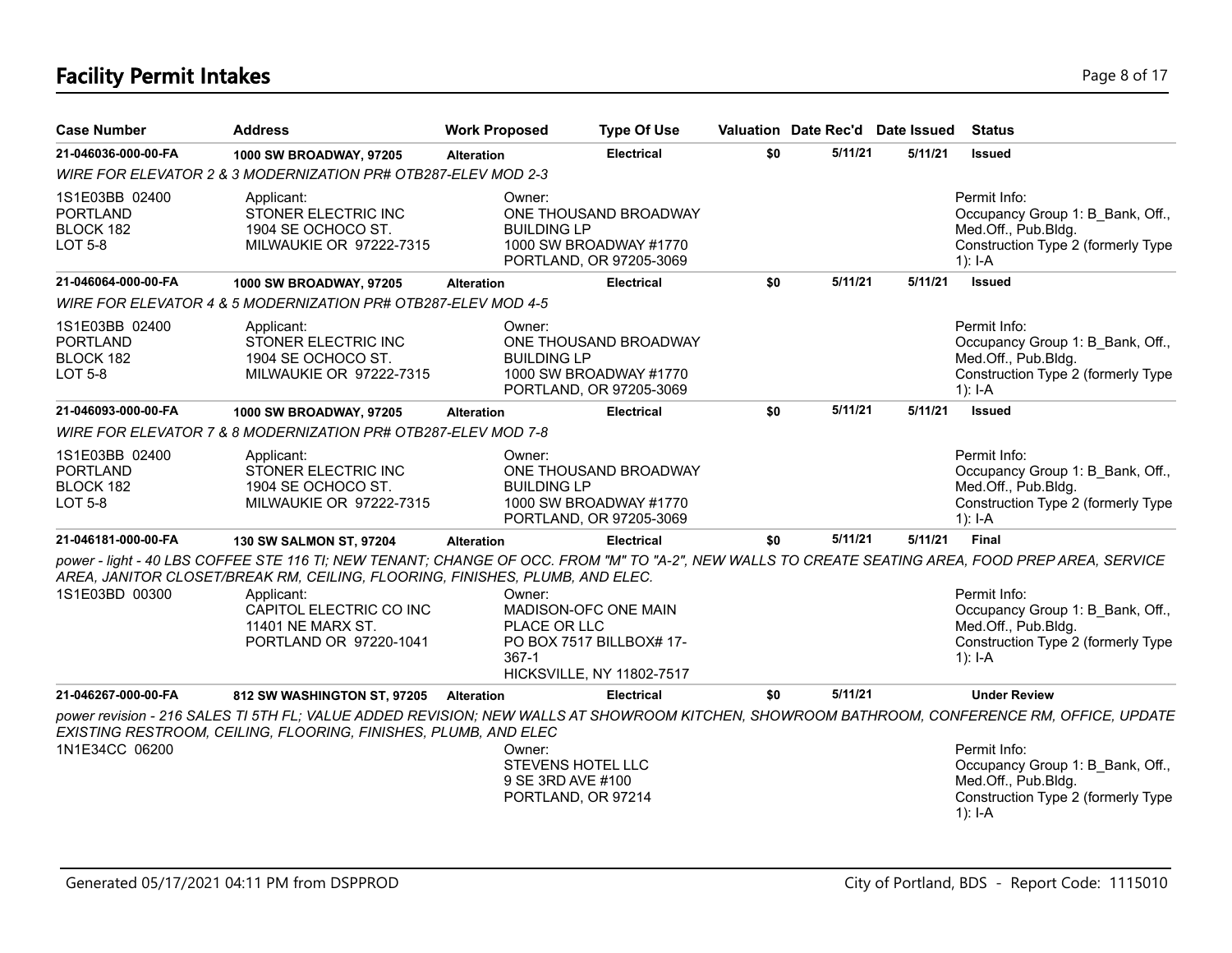# **Facility Permit Intakes** Page 9 of 17

| <b>Case Number</b>                                                                                            | <b>Address</b>                                                                                                                                                                                                                                                                                                                             | <b>Work Proposed</b>        | <b>Type Of Use</b>                                                                  |     | Valuation Date Rec'd Date Issued |         | <b>Status</b>                                                                                                                                |
|---------------------------------------------------------------------------------------------------------------|--------------------------------------------------------------------------------------------------------------------------------------------------------------------------------------------------------------------------------------------------------------------------------------------------------------------------------------------|-----------------------------|-------------------------------------------------------------------------------------|-----|----------------------------------|---------|----------------------------------------------------------------------------------------------------------------------------------------------|
| 21-046945-000-00-FA                                                                                           | 5105 SE 97TH AVE, 97266                                                                                                                                                                                                                                                                                                                    | <b>Alteration</b>           | <b>Electrical</b>                                                                   | \$0 | 5/13/21                          |         | <b>Under Review</b>                                                                                                                          |
|                                                                                                               | pwr - LENTS ELEMENTARY REROOF & SEISMIC UPGRADE 3 BLDGS; BLDG 1 (MAIN SCHOOL), BLDG 2 (RIGHT OF SCHOOL), BLDG 3 (LEFT/BEHIND SCHOOL) -<br>REMODEL CLASSRMS, BATHRMS, CORRIDORS, STORAGE RMS, OFFICES, CAFETERIA, STAFF LOUNGE, GYMNASIUM, CEILING, ELEC                                                                                    |                             |                                                                                     |     |                                  |         |                                                                                                                                              |
| 1S2E16 00100<br><b>CADWELLS ADD</b><br>BLOCK 7 TL 100                                                         |                                                                                                                                                                                                                                                                                                                                            | Owner:<br>PO BOX 3107       | <b>SCHOOL DISTRICT NO 1</b><br>PORTLAND, OR 97208-3107                              |     |                                  |         | Permit Info:<br>Occupancy Group 1: E School                                                                                                  |
| 21-047092-000-00-FA                                                                                           | <b>825 NE MULTNOMAH ST - UNIT</b><br>1,97232                                                                                                                                                                                                                                                                                               | <b>Alteration</b>           | <b>Electrical</b>                                                                   | \$0 | 5/13/21                          | 5/13/21 | <b>Issued</b>                                                                                                                                |
|                                                                                                               | WALL TO CREATE COPY RM, CEILING, FLOORING, FINISHES AND ELEC                                                                                                                                                                                                                                                                               |                             |                                                                                     |     |                                  |         | fire alarm - GUILD MORTGAGE 9TH FLR TI; DEMO WALLS, INSTALL NEW DEMISING WALL TO CREATE NEW TENANT SPACE & REDUCE EXISTING TENANT SPACE, NEW |
| 1N1E35BB 90002<br><b>LLOYD CENTER TOWER</b><br>CONDOMINIUM<br>UNIT <sub>1</sub><br><b>DEPT OF REVENUE</b>     | Applicant:<br>POINT MONITOR CORP<br>5863 LAKEVIEW BLVD #100<br>LAKE OSWEGO, OR 97035-7058                                                                                                                                                                                                                                                  | Owner:<br><b>PACIFICORP</b> | 825 NE MULTNOMAH ST #1900<br>PORTLAND, OR 97232-2151                                |     |                                  |         | Permit Info:<br>Occupancy Group 1: B_Bank, Off.,<br>Med.Off., Pub.Bldg.<br>Construction Type 2 (formerly Type<br>$1$ : I-A                   |
| 21-047324-000-00-FA                                                                                           | 10201 SE MAIN ST, 97216                                                                                                                                                                                                                                                                                                                    | <b>Alteration</b>           | <b>Electrical</b>                                                                   | \$0 | 5/14/21                          |         | <b>Under Review</b>                                                                                                                          |
| RECEPTION AREA, CEILING, ELEC<br>1S2E03BC 01300                                                               | pwr - ADVENTIST POB 3 SUITE 11 PORTLAND LUNG CLINIC 1ST FLR TI; CREATE MA STATIONS, REMODEL EXAM RMS, STAFF LOUNGE, SOILED HOLD RM, BATHRM,                                                                                                                                                                                                | Owner:                      | PORTLAND ADVENTIST<br><b>MEDICAL CENTER</b><br>PO BOX 619135<br>ROSEVILLE, CA 95661 |     |                                  |         | Permit Info:<br>Occupancy Group 1: B<br>Construction Type 2 (formerly Type<br>$1): V-B$                                                      |
| 21-047327-000-00-FA                                                                                           | 2033 NW GLISAN ST, 97209                                                                                                                                                                                                                                                                                                                   | <b>Alteration</b>           | <b>Electrical</b>                                                                   | \$0 | 5/14/21                          |         | <b>Under Review</b>                                                                                                                          |
| 1N1E33BD 06400<br><b>COUCHS ADD</b><br><b>BLOCK 281 TL 6400</b>                                               | pwr - METROPOLITAN LEARNING CENTER ALL FLRS & REROOF; EXTERIOR - REROOF ENTIRE BUILDING, REPLACE SKYLIGHTS, INSTALL CLIMB BARRIERS, FALL<br>PROTECTION, GUARDRAILS, STEEL CATWALK, CHIMNEY CAP, LADDERS, REPLACE WINDOWS & DOORS, INTERIOR - MINOR DEMO, REPLACE STAIR GUARDRAILS,<br>MINOR REMODEL CONFERENCE RM, CLASSRMS, CEILING, ELEC | Owner:<br>PO BOX 3107       | SCHOOL DISTRICT NO 1<br>PORTLAND, OR 97208-3107                                     |     |                                  |         |                                                                                                                                              |
| 21-047336-000-00-FA                                                                                           | 5050 NE HOYT ST, 97213                                                                                                                                                                                                                                                                                                                     | <b>Alteration</b>           | <b>Electrical</b>                                                                   | \$0 | 5/14/21                          | 5/14/21 | <b>Issued</b>                                                                                                                                |
| FLOORING, FINISHES, PLUMB, AND ELEC                                                                           | power - PHYSPLANPPMC - SUITE 155 TI; DEMO WALLS, NEW WALLS TO CREATE EXAM RMS AND RECONFIGURE EXISTING EXAM RM AND WORK RM, CEILING,                                                                                                                                                                                                       |                             |                                                                                     |     |                                  |         |                                                                                                                                              |
| 1N2E31BD 03800<br><b>CENTER ADD</b><br>BLOCK <sub>3</sub><br>INC PT VAC ST LOT 1-13<br>LOT 15-26 EXC PT IN ST | Applicant:<br>TICE ELECTRIC COMPANY<br>5405 N Lagoon Ave.<br>PORTLAND OR 97217-7637                                                                                                                                                                                                                                                        | Owner:                      | PROVIDENCE HEALTH &<br>SERVICES-OREGON<br>800 5TH AVE #1200<br>SEATTLE, WA 98104    |     |                                  |         |                                                                                                                                              |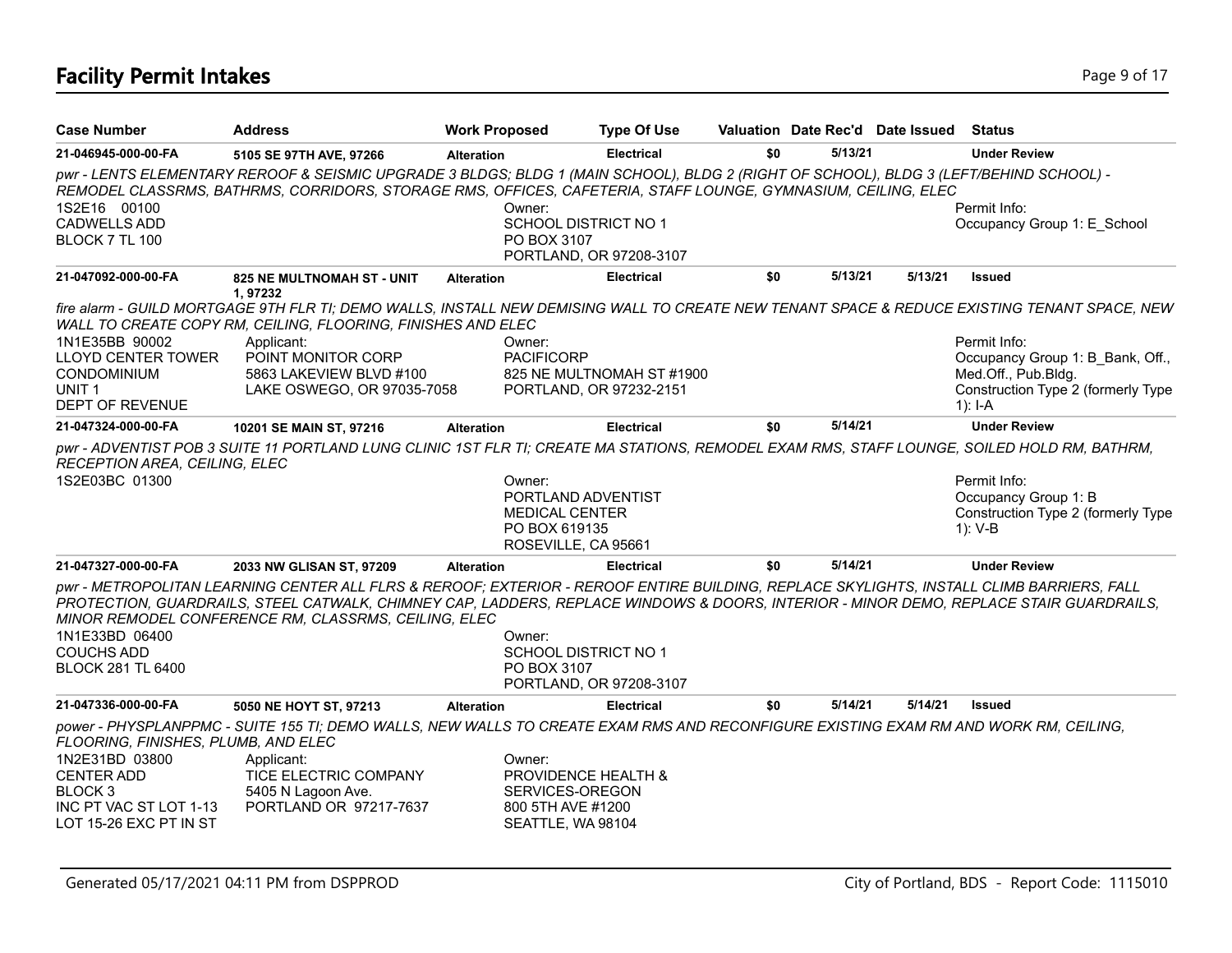# **Facility Permit Intakes** Page 10 of 17

| <b>Case Number</b>                                                                                                                                                        | <b>Address</b>                                                                                                                                                                                                               | <b>Work Proposed</b>                                                    | <b>Type Of Use</b>                                 |     | Valuation Date Rec'd Date Issued |         | <b>Status</b>                                                                                                                                                                                                                                |
|---------------------------------------------------------------------------------------------------------------------------------------------------------------------------|------------------------------------------------------------------------------------------------------------------------------------------------------------------------------------------------------------------------------|-------------------------------------------------------------------------|----------------------------------------------------|-----|----------------------------------|---------|----------------------------------------------------------------------------------------------------------------------------------------------------------------------------------------------------------------------------------------------|
| 21-047355-000-00-FA                                                                                                                                                       | 1201 NE LLOYD BLVD, 97232                                                                                                                                                                                                    | <b>Alteration</b>                                                       | <b>Electrical</b>                                  | \$0 | 5/14/21                          | 5/14/21 | <b>Issued</b>                                                                                                                                                                                                                                |
| FLOORING, FINISHES, PLUMB AND ELEC<br>1N1E35BD 00400<br><b>HOLLADAYS ADD</b><br><b>BLOCK 142 TL 400</b>                                                                   | hvac control - LANDLORD WORK 1ST FLR TI; DEMO WALLS, NEW WALLS TO CREATE SUITE ENTRY, LOUNGE, CONFERENCE RM, OFFICES, STORAGE RM, CEILING,<br>Applicant:<br>AMERICAN HEATING INC<br>5035 SE 24TH<br>PORTLAND OR 97202-4765   | Owner:<br>2101 L ST NW # 650                                            | EGP 1201 PORTLAND LLC<br>WASHINGTON, DC 20037-1277 |     |                                  |         |                                                                                                                                                                                                                                              |
| 21-047537-000-00-FA                                                                                                                                                       | 900 SW 5TH AVE, 97204                                                                                                                                                                                                        | <b>Alteration</b>                                                       | <b>Electrical</b>                                  | \$0 | 5/14/21                          | 5/14/21 | <b>Issued</b>                                                                                                                                                                                                                                |
| 1S1E03BB 00200<br><b>PORTLAND</b><br>BLOCK 59<br><b>LOT 1-8</b>                                                                                                           | RM, BREAKRM, BATHRM, CONFERENCE RM, FUTURE ATM RM, CEILING, FLOORING, FINISHES, PLUMB AND ELEC<br>Applicant:<br>HECKTEC TECHNICAL LLC<br>6669 N COLUMBIA WAY<br>PORTLAND, OR 97230                                           | Owner:<br>STANDARD INS CO<br><b>PO BOX 711</b><br>PORTLAND, OR 97204    |                                                    |     |                                  |         | cctv data drops - UNION BANK GRND FLR TI; MINOR DEMO, NEW WALLS TO CREATE VESTIBULE AREA, WAITING AREA, LOBBY, TELLER AREA, WORK RM, IT RM, CASH<br>Permit Info:<br>Occupancy Group 1: B<br>Construction Type 2 (formerly Type<br>$1$ : I-FR |
| 21-046286-000-00-FA                                                                                                                                                       | 4075 N WILLIAMS AVE, 97227                                                                                                                                                                                                   | <b>Alteration</b>                                                       | <b>Fire Alarms</b>                                 | \$1 | 5/11/21                          | 5/12/21 | <b>Issued</b>                                                                                                                                                                                                                                |
|                                                                                                                                                                           | ALARM - INSTALL FIRE ALARM NOTIFICATION DEVICES.                                                                                                                                                                             |                                                                         |                                                    |     |                                  |         |                                                                                                                                                                                                                                              |
| 1N1E22DB 13000<br><b>ALBINA HMSTD</b><br>BLOCK <sub>27</sub><br>LOT 1&2 EXC PT IN ST<br><b>LAND &amp; IMPS SEE</b><br>R605641 (R010505501)<br><b>FOR MACH &amp; EQUIP</b> | Applicant:<br><b>BROOKE WILLIAMS</b><br>POINT MONITOR CORP<br>5863 LAKEVIEW BLVD<br>LAKE OSWEGO, OR 97035                                                                                                                    | Owner:<br>RUJAX V LLC<br>11359 NE HALSEY ST<br>PORTLAND, OR 97220       |                                                    |     |                                  |         |                                                                                                                                                                                                                                              |
| 21-046331-000-00-FA                                                                                                                                                       | 12000 SW 49TH AVE, 97219                                                                                                                                                                                                     | <b>Alteration</b>                                                       | <b>Fire Alarms</b>                                 | \$1 | 5/11/21                          | 5/13/21 | <b>Issued</b>                                                                                                                                                                                                                                |
| 1S1E31D 00200                                                                                                                                                             | SPACES. LEVEL 3 ADDING ADDITIONAL SMOKE DETECTION TO PROVIDE FULL COVERAGE FOR DUCT TERMINATIONS THROUGH FLOOR<br>Applicant:<br><b>CHARLES BONFIELD</b><br><b>BERGELECTRIC</b><br>13650 NE WHITAKER WAY<br>PORTLAND OR 97230 | Owner:<br>PORTLAND COMMUNITY<br><b>COLLEGE DISTRICT</b><br>PO BOX 19000 | PORTLAND, OR 97280-0990                            |     |                                  |         | PCC SYLVANIA SCIENCE TECH BLDG 2ND FLR TI - FULL DEMO/REMODEL OF LEVEL 2, ADDING 6 BIOLOGY LAB/CLASSROOMS, STOCK ROOM, AND ADMIN SUPPORT<br>Permit Info:<br>Occupancy Group 1: B<br>Construction Type 2 (formerly Type<br>$1$ : II-B         |
| 21-046335-000-00-FA                                                                                                                                                       | 1201 NE LLOYD BLVD, 97232                                                                                                                                                                                                    | <b>Alteration</b>                                                       | <b>Fire Alarms</b>                                 | \$1 | 5/11/21                          | 5/13/21 | <b>Issued</b>                                                                                                                                                                                                                                |
|                                                                                                                                                                           | <b>LANDLORD WORK 1ST FLR TI - FIRE ALARM NOTIFICATION DEVICES</b>                                                                                                                                                            |                                                                         |                                                    |     |                                  |         |                                                                                                                                                                                                                                              |
| 1N1E35BD 00400<br><b>HOLLADAYS ADD</b><br><b>BLOCK 142 TL 400</b>                                                                                                         | Applicant:<br><b>BROOKE WILLIAMS</b><br>POINT MONITOR CORP<br>5863 LAKEVIEW BLVD<br>LAKE OSWEGO, OR 97035                                                                                                                    | Owner:<br>2101 L ST NW # 650                                            | EGP 1201 PORTLAND LLC<br>WASHINGTON, DC 20037-1277 |     |                                  |         |                                                                                                                                                                                                                                              |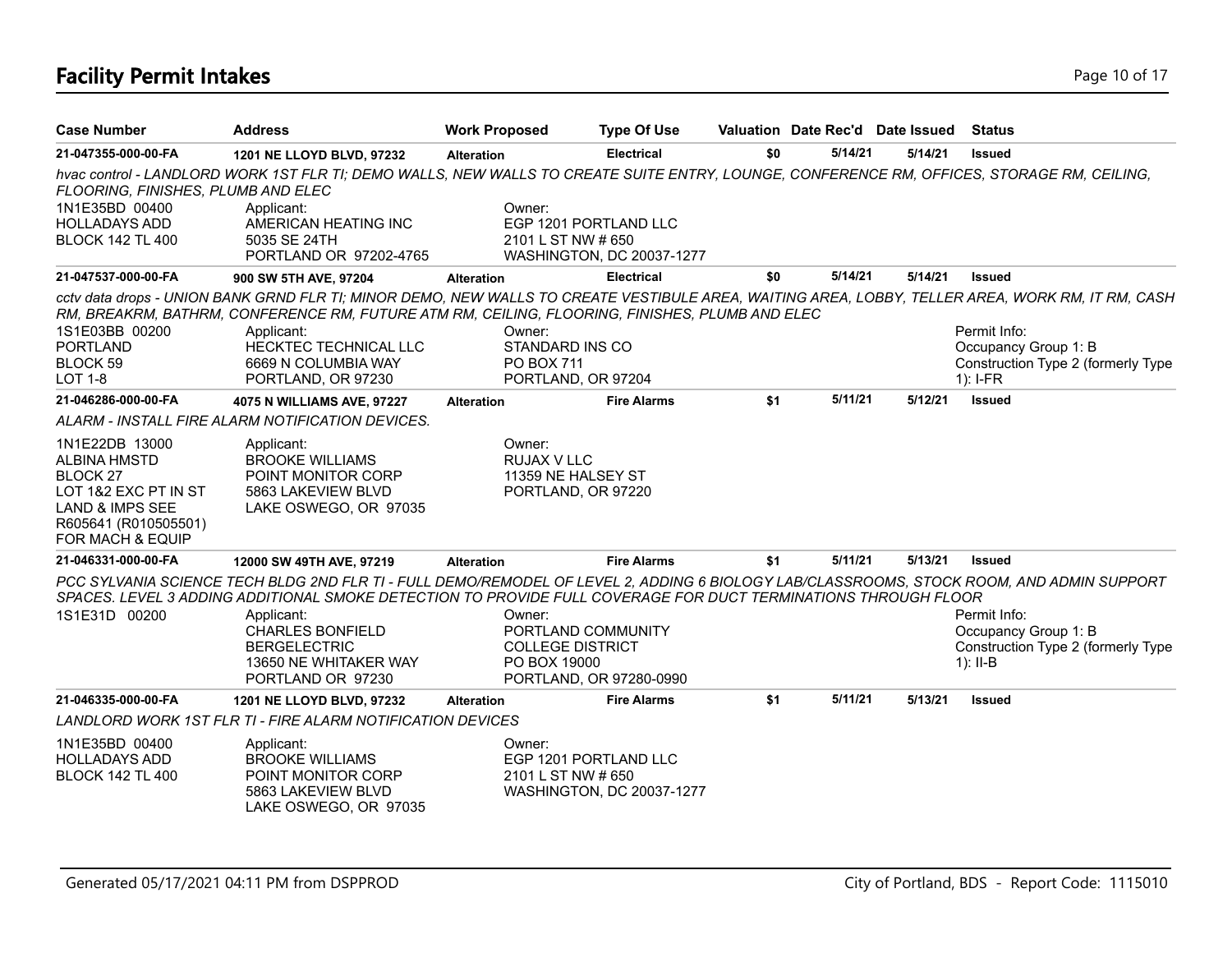# **Facility Permit Intakes** Page 11 of 17

| <b>Case Number</b>                                                 | <b>Address</b>                                                                                                                                                                                                                                        | <b>Work Proposed</b> |                                                                                   | <b>Type Of Use</b>      | Valuation Date Rec'd Date Issued                                                  |         |         | <b>Status</b>                                                                                                                |
|--------------------------------------------------------------------|-------------------------------------------------------------------------------------------------------------------------------------------------------------------------------------------------------------------------------------------------------|----------------------|-----------------------------------------------------------------------------------|-------------------------|-----------------------------------------------------------------------------------|---------|---------|------------------------------------------------------------------------------------------------------------------------------|
| 21-046455-000-00-FA                                                | 1414 NW NORTHRUP ST, 97209                                                                                                                                                                                                                            | <b>Alteration</b>    |                                                                                   | <b>Fire Alarms</b>      | \$2,500                                                                           | 5/12/21 | 5/12/21 | <b>Issued</b>                                                                                                                |
| St) Replacing one device                                           | REMINDER: Please use BILL TO SAP# - see crosswalk under the following Customer Name: Unico Properties - NP Machineworks, LLC, Machine Works Bldg (1414 NW Northrup                                                                                    |                      |                                                                                   |                         |                                                                                   |         |         |                                                                                                                              |
| 1N1E33AA 02500<br><b>COUCHS ADD</b><br>BLOCK 204<br><b>LOT 3-8</b> | Applicant:<br><b>LAUREL SEMPREVIVO</b><br><b>OEG INC</b><br>3200 NW YEON AVE<br>PORTLAND OR 97210                                                                                                                                                     |                      | Owner:<br>NP MACHINEWORKS INC<br>601 S FIGUEROA ST #2150<br>LOS ANGELES, CA 90017 |                         |                                                                                   |         |         |                                                                                                                              |
| 21-047364-000-00-FA                                                | 12000 SW 49TH AVE, 97219                                                                                                                                                                                                                              | <b>Alteration</b>    |                                                                                   | <b>Fire Alarms</b>      | \$1                                                                               | 5/14/21 |         | <b>Under Review</b>                                                                                                          |
|                                                                    | ALARM - ALTERATIONS TO THE EXISTING FIRE ALARM SYSTEM TO SUPPORT THE TI.                                                                                                                                                                              |                      |                                                                                   |                         |                                                                                   |         |         |                                                                                                                              |
| 1S1E31D 00200                                                      | Applicant:<br><b>GARY HATCH</b><br>DYNALECTRIC CO<br>2225 NW 20TH AVE<br>PORTLAND, OR 97209                                                                                                                                                           |                      | Owner:<br>PORTLAND COMMUNITY<br><b>COLLEGE DISTRICT</b><br>PO BOX 19000           | PORTLAND, OR 97280-0990 |                                                                                   |         |         |                                                                                                                              |
| 21-045721-000-00-FA                                                | 3303 SW BOND AVE, 97201                                                                                                                                                                                                                               | <b>Alteration</b>    |                                                                                   | <b>Fire Sprinklers</b>  | \$1                                                                               | 5/10/21 | 5/12/21 | <b>Issued</b>                                                                                                                |
| CEILING IS INSTALLED.<br>1S1E10AC 00500                            | SPRINKLER - DEMO (2) FIRE SPRINKLER HEADS IN EXISTING CEILING IN THE RESTROOM, INSTALL (2) NEW SSP FIRE SPRINKLER HEADS ONCE THE NEW GYP<br>Applicant:<br><b>TODD HARRELL</b><br><b>WESTERN STATES FIRE</b><br><b>PROTECTION</b><br>17500 SW 65TH AVE |                      |                                                                                   |                         |                                                                                   |         |         | Permit Info:<br>Occupancy Group 1: I-2 Hospital<br>Construction Type 2 (formerly Type<br>$1$ : I-A                           |
|                                                                    | LAKE OSWEGO OR 97035                                                                                                                                                                                                                                  |                      |                                                                                   |                         |                                                                                   | 5/12/21 | 5/13/21 |                                                                                                                              |
| 21-046758-000-00-FA                                                | <b>14015 NE AIRPORT WAY, 97230</b>                                                                                                                                                                                                                    | <b>Alteration</b>    |                                                                                   | <b>Fire Sprinklers</b>  | \$1                                                                               |         |         | <b>Issued</b>                                                                                                                |
|                                                                    | SPRINKLER - ADD (8) SPRINKLER HEADS TO EXISTING SYSTEM.<br>Applicant:<br><b>ROB DUNKLE</b><br><b>AFP SYSTEMS</b><br>19435 SW 129TH AVE<br>TUALATIN OR 97062                                                                                           |                      | Owner:<br>PROLOGIS TLF LLC<br>851 SW 6TH AVE #1200<br>PORTLAND, OR 97204          |                         |                                                                                   |         |         | Permit Info:<br>Occupancy Group 1: B Bank, Off.,<br>Med.Off., Pub.Bldg.<br>Construction Type 2 (formerly Type<br>$1$ : III-B |
| 21-045530-000-00-FA                                                | 12000 SW 49TH AVE, 97219                                                                                                                                                                                                                              | <b>Alteration</b>    |                                                                                   | <b>Mechanical</b>       | \$15,000                                                                          | 5/10/21 | 5/14/21 | <b>Under Inspection</b>                                                                                                      |
|                                                                    | SINGLE PDF PROCESS/ PCC HEAT PLANT 2ND FLR TI; INSTALL DUCTWORK, GRILLES, DIFFUSERS, PLUMB AND ELEC                                                                                                                                                   |                      |                                                                                   |                         |                                                                                   |         |         |                                                                                                                              |
| 1S1E31D 00200                                                      | Applicant:<br><b>MALLORY HAMANN</b><br>APOLLO MECHANICAL<br><b>CONTRACTORS</b><br>7555 SW TECH CENTER DRIVE<br><b>TIGARD, OR 97233</b>                                                                                                                |                      | Owner:<br>PORTLAND COMMUNITY<br><b>COLLEGE DISTRICT</b><br>PO BOX 19000           | PORTLAND, OR 97280-0990 | CCB - Contractor:<br>APOLLO SHEET METAL INC<br>PO BOX 7287<br>KENNEWICK, WA 99336 |         |         |                                                                                                                              |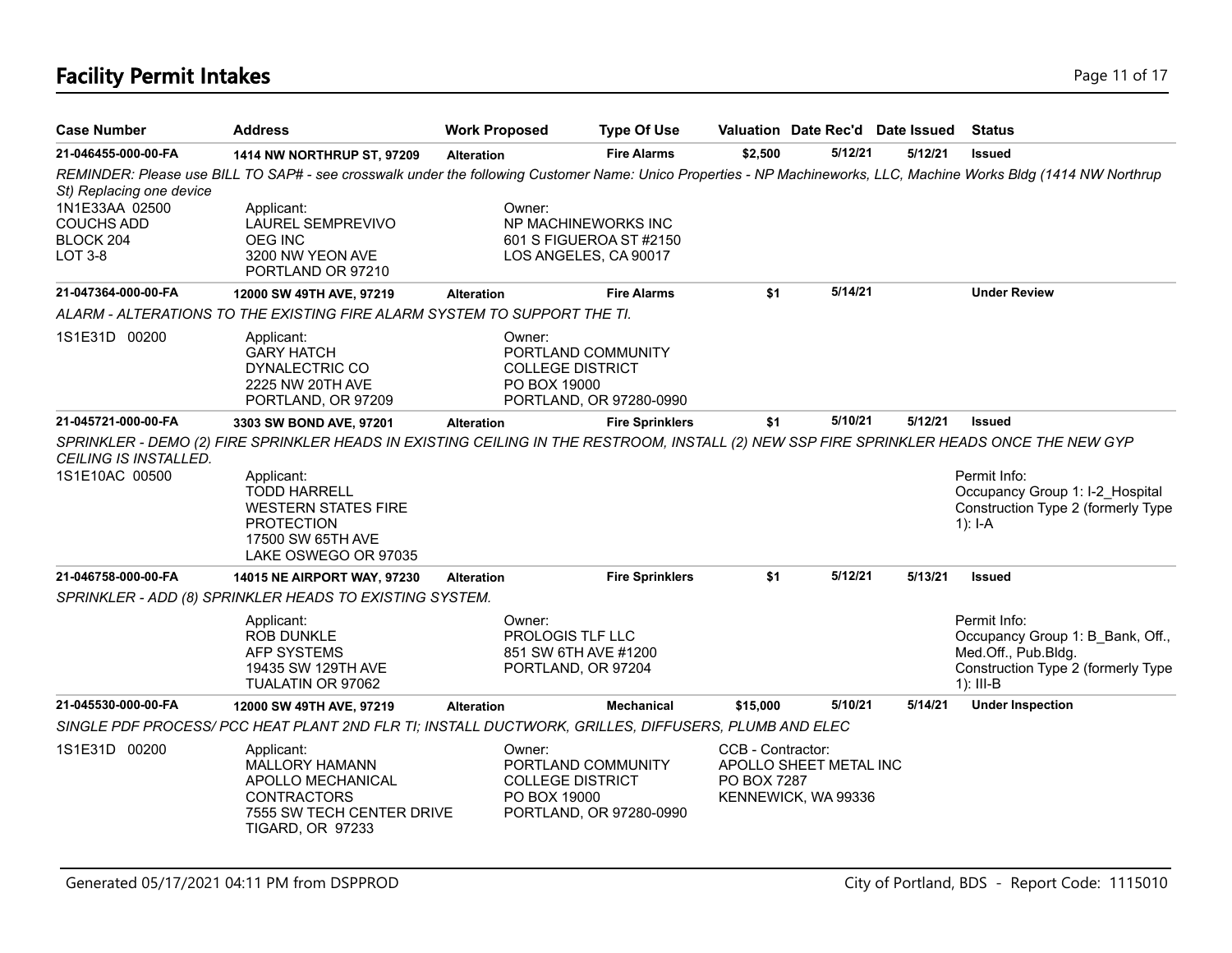# **Facility Permit Intakes** Page 12 of 17

| <b>Case Number</b>                                                                                                                                         | <b>Address</b>                                                                                                                            | <b>Work Proposed</b>                                                 | <b>Type Of Use</b>                                 |                                                                                 |                                                                       | Valuation Date Rec'd Date Issued | Status              |
|------------------------------------------------------------------------------------------------------------------------------------------------------------|-------------------------------------------------------------------------------------------------------------------------------------------|----------------------------------------------------------------------|----------------------------------------------------|---------------------------------------------------------------------------------|-----------------------------------------------------------------------|----------------------------------|---------------------|
| 21-045547-000-00-FA                                                                                                                                        | 4380 S MACADAM AVE, 97239                                                                                                                 | <b>Alteration</b>                                                    | Mechanical                                         | \$2,000                                                                         | 5/10/21                                                               |                                  | <b>Under Review</b> |
| DIFFUSERS, REGISTERS, DUSTWORK, AND ELEC                                                                                                                   | SINGLE PDF PROCESS/ABBOTT LAW, STE 590 TI; RELOCATE RETURN AIR GRILLES AND SUPPLY DIFFUSERS, INSTALL ADDITIONAL RETURN AIR GRILLE, SUPPLY |                                                                      |                                                    |                                                                                 |                                                                       |                                  |                     |
| 1S1E10DC 00800<br>SECTION 10 1S 1E<br>TL 800 3.18 ACRES<br>DEFERRAL-POTENTIAL<br>ADDITIONAL TAX                                                            | Applicant:<br><b>RYAN MCAFEE</b><br><b>HUNTER DAVISSON</b><br>1800 SE PERSHING ST<br>PORTLAND, OR 97202                                   | Owner:<br><b>PORTLAND</b><br>. CANADA V6C 2X8<br><b>VANCOUVER BC</b> | <b>CLARITY VENTURES RF</b><br>666 BURRARD ST #3210 | CCB - Contractor:                                                               | HUNTER DAVISSON INC<br>1800 SE PERSHING ST<br>PORTLAND, OR 97202-2338 |                                  |                     |
| 21-045975-000-00-FA                                                                                                                                        | 516 SE MORRISON ST, 97214                                                                                                                 | <b>Alteration</b>                                                    | <b>Mechanical</b>                                  | \$6,845                                                                         | 5/11/21                                                               |                                  | <b>Under Review</b> |
| <i><b>INSTALLATIONS</b></i>                                                                                                                                | SINGLE PDF PROCESS/LANDLORD WORK 10TH & 12TH FLR TI; DEMO DUCTWORK, SAFE OFF MECHANICAL EQUIPMENT TO ALLOW FOR DEMO, NO NEW               |                                                                      |                                                    |                                                                                 |                                                                       |                                  |                     |
| 1S1E02BB 06100                                                                                                                                             | Applicant:<br><b>KENT POTTEBAUM</b><br><b>GBD ARCHITECTS</b><br>1120 NW COUCH, #300<br>PORTLAND, OR 97209                                 | Owner:<br><b>OWNER LLC</b><br>1215 4TH AVE #600                      | UPG WEATHERLY PROPERTY<br>SEATTLE, WA 98161        |                                                                                 |                                                                       |                                  |                     |
| 21-046670-000-00-FA                                                                                                                                        | 1201 NE LLOYD BLVD, 97232                                                                                                                 | <b>Alteration</b>                                                    | <b>Mechanical</b>                                  | \$8,018                                                                         | 5/12/21                                                               |                                  | <b>Under Review</b> |
| <b>AND ELEC</b>                                                                                                                                            | SINGLE PDF PROCESS/LANDLORD WORK 1ST FLR TI; RELOCATE EXISTING SUPPLY DIFFUSERS, RETURN AIR GRILLES, INSTALL FAN POWERED BOX, DUCTWORK,   |                                                                      |                                                    |                                                                                 |                                                                       |                                  |                     |
| 1N1E35BD 00400                                                                                                                                             | Applicant:                                                                                                                                | Owner:                                                               |                                                    | CCB - Contractor:                                                               |                                                                       |                                  |                     |
| <b>HOLLADAYS ADD</b><br><b>BLOCK 142 TL 400</b>                                                                                                            | <b>MELINA VACA</b><br>AMERICAN HEATING                                                                                                    |                                                                      | EGP 1201 PORTLAND LLC<br>2101 L ST NW # 650        |                                                                                 | AMERICAN HEATING INC<br>5035 SE 24TH AVENUE                           |                                  |                     |
|                                                                                                                                                            | 5035 SE 24TH AVE<br>PORTLAND, OR 97202                                                                                                    |                                                                      | WASHINGTON, DC 20037-1277 PORTLAND, OR 97202-4765  |                                                                                 |                                                                       |                                  |                     |
| 21-046682-000-00-FA                                                                                                                                        | 4075 N WILLIAMS AVE, 97227                                                                                                                | <b>Alteration</b>                                                    | <b>Mechanical</b>                                  | \$23,750                                                                        | 5/12/21                                                               |                                  | <b>Under Review</b> |
|                                                                                                                                                            | SINGLE PDF PROCESS/ KAZKA FLOWER TI; INSTALL DUCTWORK, HEAT PUMP, INDOOR UNIT AND ELEC                                                    |                                                                      |                                                    |                                                                                 |                                                                       |                                  |                     |
| 1N1E22DB 13000<br><b>ALBINA HMSTD</b><br><b>BLOCK 27</b><br>LOT 1&2 EXC PT IN ST<br><b>LAND &amp; IMPS SEE</b><br>R605641 (R010505501)<br>FOR MACH & EQUIP | Applicant:<br><b>CAITLIN ALTON</b><br>PYRAMID HEATING<br>9409 NE COLFAX ST<br>PORTLAND, OR 97220                                          | Owner:<br>RUJAX V LLC                                                | 11359 NE HALSEY ST<br>PORTLAND, OR 97220           | CCB - Contractor:<br>Gary L. Phillis<br>9409 NE COLFAX ST<br>PORTLAND, OR 97220 | PHILLIS CONSTRUCTION CO                                               |                                  |                     |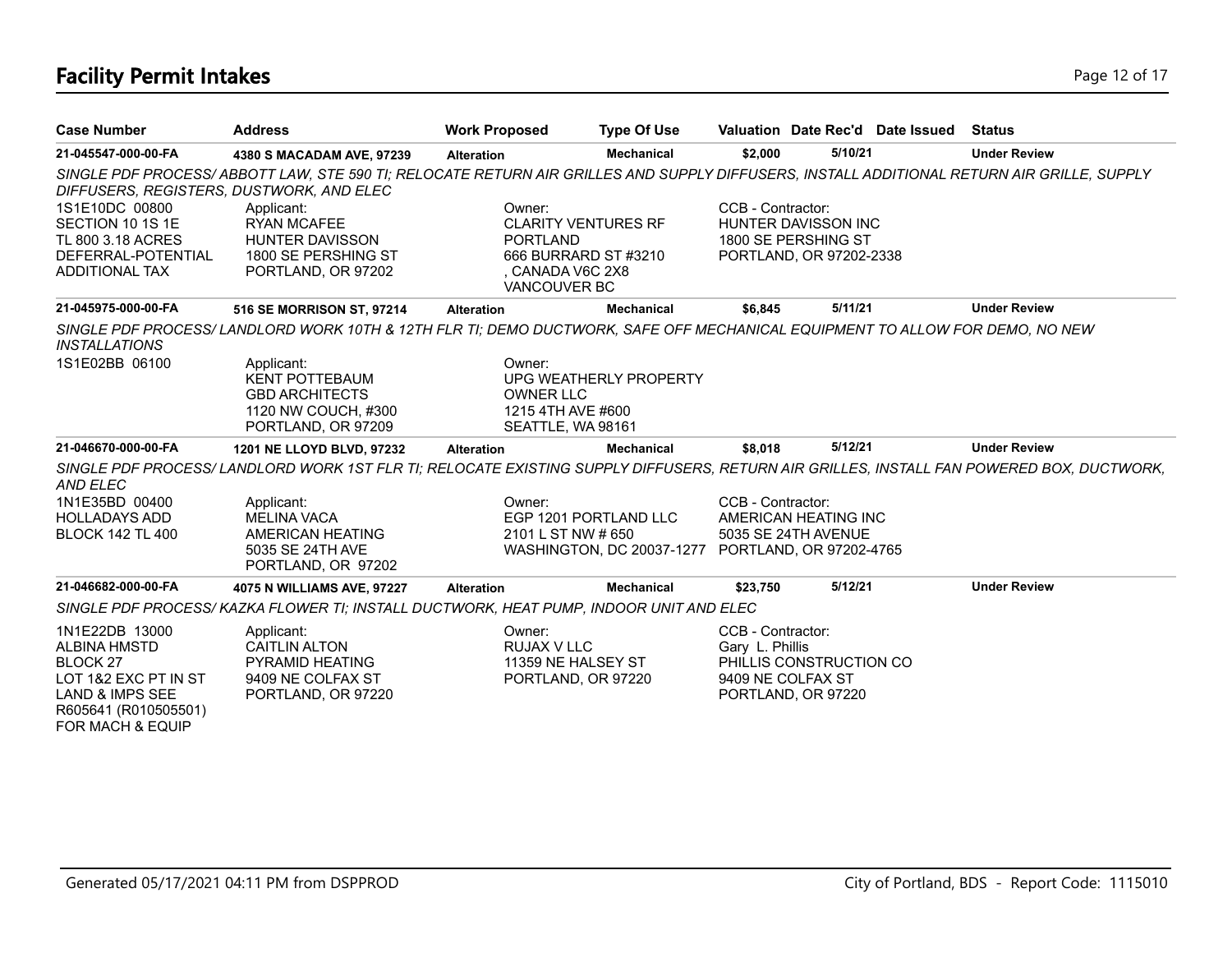# **Facility Permit Intakes** Page 13 of 17

| <b>Case Number</b>                                                             | <b>Address</b>                                                                                                                                                                                              | <b>Work Proposed</b>  | <b>Type Of Use</b>                                                                  |                                                              |                                                                       | Valuation Date Rec'd Date Issued | <b>Status</b>                                                                                                                |
|--------------------------------------------------------------------------------|-------------------------------------------------------------------------------------------------------------------------------------------------------------------------------------------------------------|-----------------------|-------------------------------------------------------------------------------------|--------------------------------------------------------------|-----------------------------------------------------------------------|----------------------------------|------------------------------------------------------------------------------------------------------------------------------|
| 21-046704-000-00-FA                                                            | 16233 NE CAMERON BLVD,<br>97230                                                                                                                                                                             | <b>Alteration</b>     | <b>Mechanical</b>                                                                   | \$50,000                                                     | 5/12/21                                                               |                                  | <b>Under Review</b>                                                                                                          |
|                                                                                | SINGLE PDF PROCESS/BLDG 4 CONTROL4 TI; INSTALL DUCTWORK, GRILLES, ROOF TOP MAKEUP AIR UNIT, RELIEF HOOD, PIPING AND ELEC                                                                                    |                       |                                                                                     |                                                              |                                                                       |                                  |                                                                                                                              |
| 1N2E24AA 00400<br><b>INTERSTATE</b><br><b>CROSSROADS</b><br>LOT 1 EXC PT IN ST | Applicant:<br><b>RYAN MCAFEE</b><br>HUNTER DAVISSON<br>1800 SE PERSHING ST<br>PORTLAND, OR 97202                                                                                                            | Owner:<br><b>LLC</b>  | <b>ICON OWNER POOL 1 WEST</b><br>PO BOX 460169<br>HOUSTON, TX 77056-8169            | CCB - Contractor:                                            | HUNTER DAVISSON INC<br>1800 SE PERSHING ST<br>PORTLAND, OR 97202-2338 |                                  |                                                                                                                              |
| 21-046761-000-00-FA                                                            | 222 SW COLUMBIA ST, 97201                                                                                                                                                                                   | <b>Alteration</b>     | <b>Mechanical</b>                                                                   | \$6,000                                                      | 5/12/21                                                               |                                  | <b>Under Review</b>                                                                                                          |
|                                                                                | SINGLE PDF PROCESS/MIKA SUSHI HVAC TI; INSTALL NEW VENT HOOD AND ELEC                                                                                                                                       |                       |                                                                                     |                                                              |                                                                       |                                  |                                                                                                                              |
| 1S1E03BC 03100<br><b>PORTLAND</b><br>BLOCK 130&131 TL 3100                     | Applicant:<br>DAN OSBORNE<br>PORTLAND MECHANICAL<br><b>CONSTRUCTION INC</b><br>2000 SE HANNA HARVESTER DR<br>MILWAUKIE, OR 97222                                                                            | Owner:                | KC VENTURE LLC<br>222 SW COLUMBIA ST #700<br>PORTLAND, OR 97201                     |                                                              |                                                                       |                                  | Permit Info:<br>Occupancy Group 1: B Bank, Off.,<br>Med.Off., Pub.Bldg.<br>Construction Type 2 (formerly Type<br>$1$ : I-A   |
| 21-046955-000-00-FA                                                            | 14015 NE AIRPORT WAY, 97230                                                                                                                                                                                 | <b>Alteration</b>     | <b>Mechanical</b>                                                                   | \$31,750                                                     | 5/13/21                                                               |                                  | <b>Under Review</b>                                                                                                          |
|                                                                                | B1/LANDLORD WORK SPACE 14015; INSTALL DUCTWORK, GRILLES, EXHAUST FANS, ROOF TOP UNITS, PIPING AND ELEC                                                                                                      |                       |                                                                                     |                                                              |                                                                       |                                  |                                                                                                                              |
|                                                                                | Applicant:<br><b>LOUIS LEON</b><br><b>PROTEMP</b><br>9788 SE 17TH AVE<br>PORTLAND OR 97222                                                                                                                  | Owner:                | PROLOGIS TLF LLC<br>851 SW 6TH AVE #1200<br>PORTLAND, OR 97204                      | CCB - Contractor:<br><b>BRUCE BUTNER</b><br>9788 SE 17TH AVE | PROTEMP ASSOCIATES INC<br>PORTLAND, OR 97222                          |                                  | Permit Info:<br>Occupancy Group 1: B Bank, Off.,<br>Med.Off., Pub.Bldg.<br>Construction Type 2 (formerly Type<br>$1$ : III-B |
| 21-046975-000-00-FA                                                            | 7000 NE AIRPORT WAY, 97218                                                                                                                                                                                  | <b>Alteration</b>     | <b>Mechanical</b>                                                                   | \$300,000                                                    | 5/13/21                                                               |                                  | <b>Under Review</b>                                                                                                          |
|                                                                                | FF1/PDX TERMINAL LANDLOARD RELOCATES (GROUP 20) CONCOURSE C & E DEPLANNING & BAGGAGE CLAIM LEVEL; 6 AREAS FOR AIRPORT STAFF, INSTALL<br>DUCTWORK, GRILLES, DIFFUSERS, EXHAUST FANS, TERMINAL UNITS AND ELEC |                       |                                                                                     |                                                              |                                                                       |                                  |                                                                                                                              |
| 1N2E08B 00400<br>SECTION 08 1N 2E<br>TL 400 7.39 ACRES<br>SEE SUB ACCOUNTS     | Applicant:<br><b>AUSTIN CHEADLE</b><br><b>FASTER PERMITS</b><br>2000 SW 1ST AVE SUITE 420<br>PORTLAND, OR 97201                                                                                             | Owner:<br>PO BOX 3529 | PORT OF PORTLAND<br>PORTLAND, OR 97208-3529                                         | Primary Contractor:<br>TO BID                                |                                                                       |                                  | Permit Info:<br>Occupancy Group 1: A-3<br>Construction Type 2 (formerly Type<br>$1$ : I-A                                    |
| 21-047004-000-00-FA                                                            | 10201 SE MAIN ST, 97216                                                                                                                                                                                     | <b>Alteration</b>     | <b>Mechanical</b>                                                                   | \$32,640                                                     | 5/13/21                                                               |                                  | <b>Under Review</b>                                                                                                          |
|                                                                                | F7/ ADVENTIST POB 3 SUITE 10B CHERRY PARK PRIMARY CARE 1ST FLR TI; INSTALL DUCTWORK, GRILLES, DIFFUSERS AND ELEC                                                                                            |                       |                                                                                     |                                                              |                                                                       |                                  |                                                                                                                              |
| 1S2E03BC 01300                                                                 | Applicant:<br><b>ALIA BIRR</b><br>ANDERSON DABROWSKI<br><b>ARCHITECTS</b><br>7650 SW BEVELAND ST STE 120<br>PORTLAND, OR 97223                                                                              | Owner:                | PORTLAND ADVENTIST<br><b>MEDICAL CENTER</b><br>PO BOX 619135<br>ROSEVILLE, CA 95661 | CCB - Contractor:<br>CAMAS, WA 98607                         | TOTAL MECHANICAL INC<br>4857 NW LAKE ROAD SUITE 300                   |                                  | Permit Info:<br>Occupancy Group 1: B<br>Construction Type 2 (formerly Type<br>$1)$ : V-B                                     |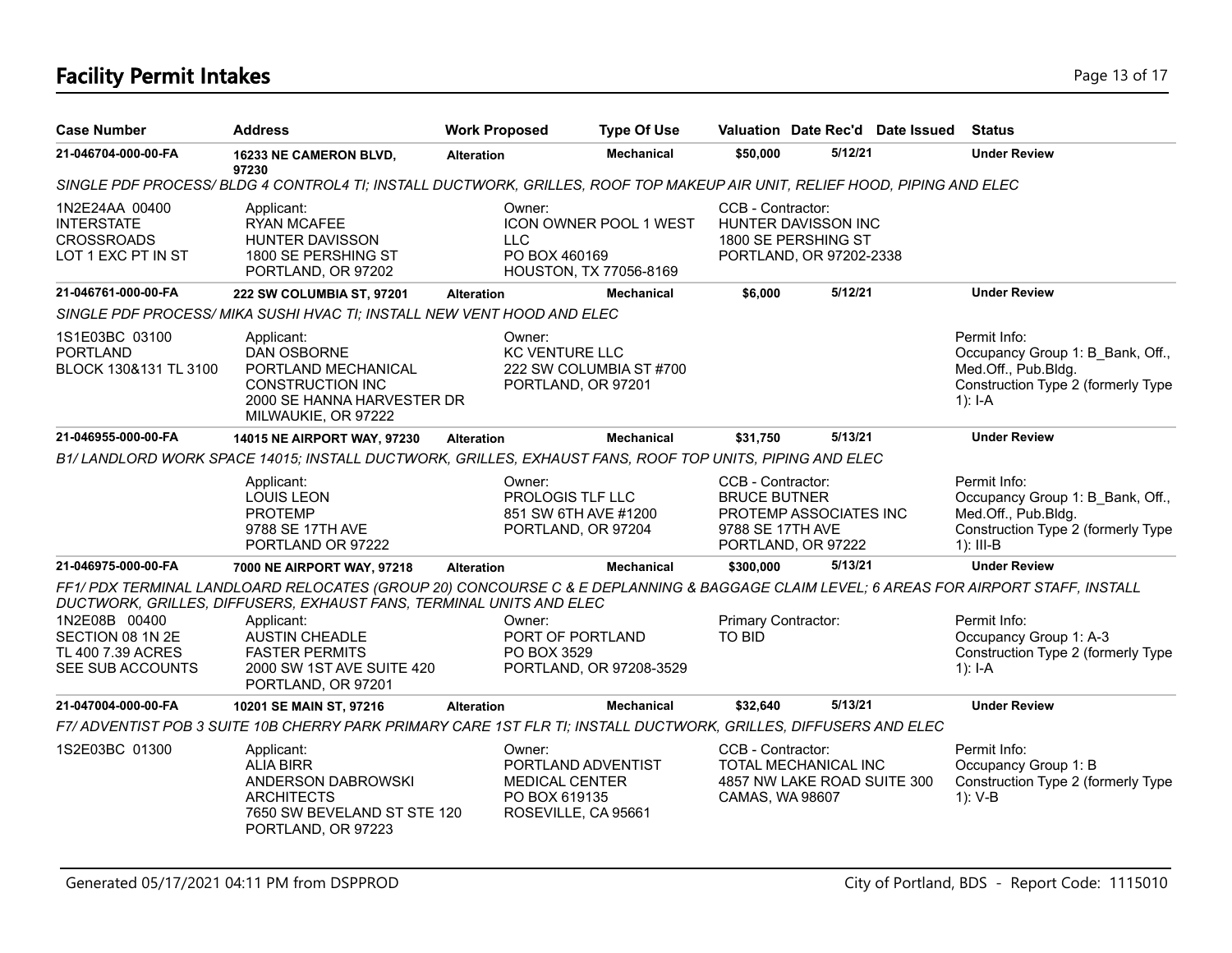# **Facility Permit Intakes** Page 14 of 17

| <b>Case Number</b>                                                                                            | <b>Address</b>                                                                                                                                                                                                                                                                                            | <b>Work Proposed</b> |                                                                                                       | <b>Type Of Use</b>                                | Valuation Date Rec'd Date Issued                                                                            |         |         | <b>Status</b>                                                                                                                       |
|---------------------------------------------------------------------------------------------------------------|-----------------------------------------------------------------------------------------------------------------------------------------------------------------------------------------------------------------------------------------------------------------------------------------------------------|----------------------|-------------------------------------------------------------------------------------------------------|---------------------------------------------------|-------------------------------------------------------------------------------------------------------------|---------|---------|-------------------------------------------------------------------------------------------------------------------------------------|
| 21-047021-000-00-FA                                                                                           | 10201 SE MAIN ST, 97216                                                                                                                                                                                                                                                                                   | <b>Alteration</b>    |                                                                                                       | Mechanical                                        | \$1                                                                                                         | 5/13/21 |         | <b>Under Review</b>                                                                                                                 |
|                                                                                                               | F11/ ADVENTIST POB 3 SUITE 29 SLEEP DISORDERS CLINIC 2ND FLR TI; INSTALL DUCTWORK, GRILLES, DIFFUSERS AND ELEC                                                                                                                                                                                            |                      |                                                                                                       |                                                   |                                                                                                             |         |         |                                                                                                                                     |
| 1S2E03BC 01300                                                                                                | Applicant:<br><b>ALIA BIRR</b><br>ANDERSON DABROWSKI<br><b>ARCHITECTS</b><br>7650 SW BEVELAND ST STE 120<br>PORTLAND, OR 97223                                                                                                                                                                            |                      | Owner:<br>PORTLAND ADVENTIST<br><b>MEDICAL CENTER</b><br>PO BOX 619135<br>ROSEVILLE, CA 95661         |                                                   | CCB - Contractor:<br>TOTAL MECHANICAL INC<br>4857 NW LAKE ROAD SUITE 300<br>CAMAS, WA 98607                 |         |         | Permit Info:<br>Occupancy Group 1: B<br>Construction Type 2 (formerly Type<br>$1): V-B$                                             |
| 21-047281-000-00-FA                                                                                           | 5050 NE HOYT ST, 97213                                                                                                                                                                                                                                                                                    | <b>Alteration</b>    |                                                                                                       | <b>Mechanical</b>                                 | \$39,137                                                                                                    | 5/13/21 |         | <b>Under Review</b>                                                                                                                 |
|                                                                                                               | SINGLE PDF PROCESS/PHYSPLANPPMC - SUITE 155 TI; INSTALL VAV BOX, DUCTOWRK, GRILLES, AND ELEC                                                                                                                                                                                                              |                      |                                                                                                       |                                                   |                                                                                                             |         |         |                                                                                                                                     |
| 1N2E31BD 03800<br><b>CENTER ADD</b><br>BLOCK <sub>3</sub><br>INC PT VAC ST LOT 1-13<br>LOT 15-26 EXC PT IN ST | Applicant:<br><b>MELINA VACA</b><br>AMERICAN HEATING<br>5035 SE 24TH AVE<br>PORTLAND, OR 97202                                                                                                                                                                                                            |                      | Owner:<br><b>PROVIDENCE HEALTH &amp;</b><br>SERVICES-OREGON<br>800 5TH AVE #1200<br>SEATTLE, WA 98104 |                                                   | CCB - Contractor:<br>AMERICAN HEATING INC<br>5035 SE 24TH AVENUE<br>PORTLAND, OR 97202-4765                 |         |         |                                                                                                                                     |
| 21-045650-000-00-FA                                                                                           | <b>100 NE FARRAGUT ST, 97211</b>                                                                                                                                                                                                                                                                          | <b>Alteration</b>    |                                                                                                       | Plumbing                                          | \$0                                                                                                         | 5/10/21 | 5/10/21 | <b>Under Inspection</b>                                                                                                             |
| compartment sink.                                                                                             | SINGLE PDF PROCESS/ SNACK FACTORY, STE 106 TI; NEW, FIRST TIME TENANT - NEW WALLS TO CREATE SHIPPING/RECEIVING AREAS, ASSEMBLY/PACKAGING<br>AREA, HALLWAY, CEILING, FLOORING, FINISHES, PLUMB, AND ELEC - 3 sinks, 2 floor drains, 2 floor sinks, 2 hose bibb, 2 water heaters, 1 3 compartment sink, 1 2 |                      |                                                                                                       |                                                   |                                                                                                             |         |         |                                                                                                                                     |
| 1N1E10DD 08000<br><b>LOVES ADD</b><br><b>BLOCK 1&amp;2 TL 8000</b>                                            | Applicant:<br>NADEANS CUSTOM PLUMBING LLC<br>19376 LELAND ROAD RD<br>OREGON CITY, OR 97045                                                                                                                                                                                                                |                      | Owner:<br><b>GENERAL ASSEMBLY LLC</b><br><b>PO BOX 454</b><br>CORBETT, OR 97019                       |                                                   | CCB - Contractor:<br>NADEANS CUSTOM PLUMBING<br><b>LLC</b><br>19376 LELAND ROAD RD<br>OREGON CITY, OR 97045 |         |         | Permit Info:<br>Occupancy Group 1: F-1 Industrial<br>Plant - Factory, Mod.Hazard<br>Construction Type 2 (formerly Type<br>$1): V-B$ |
| 21-046253-000-00-FA                                                                                           | 133 SW 2ND AVE, 97204                                                                                                                                                                                                                                                                                     | <b>Alteration</b>    |                                                                                                       | Plumbing                                          | \$0                                                                                                         | 5/11/21 | 5/12/21 | <b>Issued</b>                                                                                                                       |
| lavatories                                                                                                    | SINGLE PDF PROCESS/ LANDLORD WK FOR FUTURE TENANT, STE 100 TI; DEMO WALLS, STAIRS AND PART OF EXISTING MEZZANINE, RECONFIGURE EXISTING<br>RESTROOM, CEILING, FLOORING, FINISHES, PLUMB, AND ELEC - FUTURE PERMIT FOR NEW TENANT MAY BE REQUIRED - 1 fixture cap, 4 toilets, 2 floor drains, 2             |                      |                                                                                                       |                                                   |                                                                                                             |         |         |                                                                                                                                     |
| 1N1E34CD 02200<br><b>PORTLAND</b><br>BLOCK 31<br>LOT 3&4                                                      | Applicant:<br><b>RAYBORNS PLUMBING INC</b><br>19990 SW CIPOLE RD<br>TUALATIN, OR 97062                                                                                                                                                                                                                    |                      | Owner:<br>1717 SW ELM ST                                                                              | PT POPE PROPERTIES LLC<br>PORTLAND, OR 97201-2326 | CCB - Contractor:<br><b>RAYBORNS PLUMBING INC</b><br>19990 SW CIPOLE RD<br>TUALATIN, OR 97062               |         |         |                                                                                                                                     |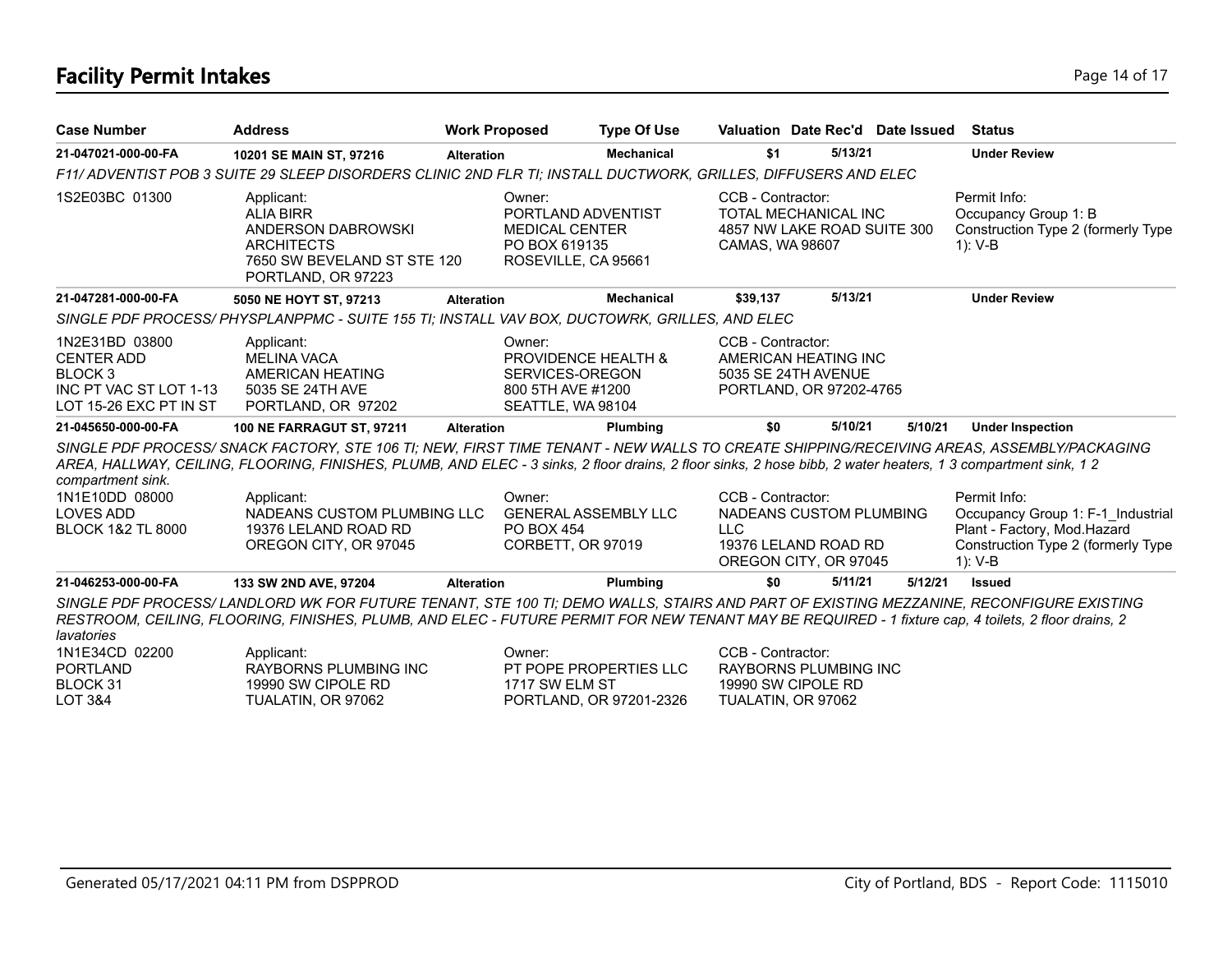# **Facility Permit Intakes** Page 15 of 17

| <b>Case Number</b>                                              | <b>Address</b>                                                                                                                                                                                                                                                                                                                                                                                                                                                                                                                                                                                                                                                    | <b>Work Proposed</b>                                                 | <b>Type Of Use</b>      |                     | Valuation Date Rec'd Date Issued         |         | <b>Status</b>                                                               |
|-----------------------------------------------------------------|-------------------------------------------------------------------------------------------------------------------------------------------------------------------------------------------------------------------------------------------------------------------------------------------------------------------------------------------------------------------------------------------------------------------------------------------------------------------------------------------------------------------------------------------------------------------------------------------------------------------------------------------------------------------|----------------------------------------------------------------------|-------------------------|---------------------|------------------------------------------|---------|-----------------------------------------------------------------------------|
| 21-047654-000-00-FA                                             | 2151 NW SAVIER ST, 97209                                                                                                                                                                                                                                                                                                                                                                                                                                                                                                                                                                                                                                          | <b>Alteration</b>                                                    | Plumbing                | \$0                 | 5/14/21                                  | 5/14/21 | <b>Issued</b>                                                               |
|                                                                 | SINGLE PDF PROCESS/SLABTOWN NORTH L1-2 BASMT & 1ST FLR TI; FIRST TIME TENANT, B OCCUPANCY, NEW WALLS TO CREATE BSMT - RECEPTION AREA,<br>WEAR TESTING RM, SAMPLE STORAGE, ENGINEERING DEN, INSTRUMENTATION RM, SAMPLE WORKSHOP, ENGINEERING LAB, KNITTING MACHINE, OFFICES, AIR<br>COMPRESSOR RM, FIRST AID RM, LAUNDRY RM, MD & NETWORK RMS, OPEN OFFICE AREA; 1ST FLR - OFFICES, CONFERENCE MRS, MATERIAL LIBRARY, PRINT<br>RMS, HUDDLE RM, MOTHERS RM, DESIGN DEN, SHIP/RECEIVE RM, RECEPTION AREA, OPEN OFFICE AREA, CEILING, FLOORING, FINISHES, PLUMB AND ELEC - 5<br>sinks, 1 water heater, 1 expansion tank, 3 dishwashers, 1 auto washer, 1 coffee maker |                                                                      |                         |                     |                                          |         |                                                                             |
| 1N1E28CD 02800                                                  | Applicant:                                                                                                                                                                                                                                                                                                                                                                                                                                                                                                                                                                                                                                                        | Owner:                                                               |                         | CCB - Contractor:   |                                          |         | Permit Info:                                                                |
| <b>COUCHS ADD</b><br>BLOCK 294                                  | ALLIANT SYSTEMS LLC                                                                                                                                                                                                                                                                                                                                                                                                                                                                                                                                                                                                                                               | <b>SLABTOWN JV LLC</b>                                               |                         | 351 NW 12TH AVE     | ALLIANT SYSTEMS LLC                      |         | Occupancy Group 1: B Bank, Off.,                                            |
| INC PT VAC ST LOT 11-18                                         | 351 NW 12TH AVE<br>PORTLAND, OR 97209                                                                                                                                                                                                                                                                                                                                                                                                                                                                                                                                                                                                                             | 2001 ROSS AVE #3400<br>DALLAS, TX 75201                              |                         |                     | PORTLAND, OR 97209                       |         | Med.Off., Pub.Bldg.<br>Construction Type 2 (formerly Type<br>$1$ : II-A     |
| Total # of FA Alteration permit intakes: 65                     |                                                                                                                                                                                                                                                                                                                                                                                                                                                                                                                                                                                                                                                                   |                                                                      |                         |                     |                                          |         | Total valuation of FA Alteration permit intakes: \$4,640,509                |
| Total # of Facility Permit intakes: 65                          |                                                                                                                                                                                                                                                                                                                                                                                                                                                                                                                                                                                                                                                                   |                                                                      |                         |                     |                                          |         | Total valuation of Facility Permit intakes: \$4,640,509                     |
| 21-042132-000-00-MI                                             | 9344 N CHICAGO AVE, 97203                                                                                                                                                                                                                                                                                                                                                                                                                                                                                                                                                                                                                                         | <b>New Construction</b>                                              | <b>Accessory</b>        | \$17,054            | 5/12/21                                  |         | <b>Under Review</b>                                                         |
| PLUMBING SEPARATE**                                             | SINGLE PDF-NEW MANUFACTURED ACCESSORY DWELLING UNIT ON ONE LOT / 1-STORY / NO GARAGE / FLAT LOT /COMPLEX **ELECTRICAL MECHANICAL AND                                                                                                                                                                                                                                                                                                                                                                                                                                                                                                                              |                                                                      | <b>Dwelling Unit</b>    |                     |                                          |         |                                                                             |
| 1N1W01DB 15900                                                  | Applicant:                                                                                                                                                                                                                                                                                                                                                                                                                                                                                                                                                                                                                                                        | Owner:                                                               |                         | CCB - Contractor:   |                                          |         | Permit Info:                                                                |
| <b>RAVENA PK</b><br><b>BLOCK5</b>                               | EDWARD WISZOWATY                                                                                                                                                                                                                                                                                                                                                                                                                                                                                                                                                                                                                                                  | <b>BARBARA FISHER</b>                                                |                         |                     | 3 A CONSTRUCTION LLC                     |         | Occupancy Group 1 - RS: R-<br>3 Residential One and Two Family              |
| LOT 8&9                                                         | 7204 N MISSISSIPPI AVE<br>PORTLAND, OR 97217                                                                                                                                                                                                                                                                                                                                                                                                                                                                                                                                                                                                                      | 9344 N CHICAGO AVE<br>PORTLAND, OR 97203                             |                         |                     | 1690 HARVEY ST SE<br>JEFFERSON, OR 97352 |         | Construction Type 1: V-B                                                    |
|                                                                 |                                                                                                                                                                                                                                                                                                                                                                                                                                                                                                                                                                                                                                                                   |                                                                      |                         |                     |                                          |         | Construction Type 2 (formerly Type                                          |
|                                                                 |                                                                                                                                                                                                                                                                                                                                                                                                                                                                                                                                                                                                                                                                   |                                                                      |                         |                     |                                          |         | $1)$ :                                                                      |
|                                                                 |                                                                                                                                                                                                                                                                                                                                                                                                                                                                                                                                                                                                                                                                   |                                                                      |                         |                     |                                          |         | Total Square Footage - Display<br>Only: 653                                 |
| Total # of MI New Construction permit intakes: 1                |                                                                                                                                                                                                                                                                                                                                                                                                                                                                                                                                                                                                                                                                   |                                                                      |                         |                     |                                          |         | Total valuation of MI New Construction permit intakes: \$17,054             |
| Total # of Manufactured Home on Indiv. Lot Permit<br>intakes: 1 |                                                                                                                                                                                                                                                                                                                                                                                                                                                                                                                                                                                                                                                                   |                                                                      |                         |                     |                                          |         | Total valuation of Manufactured Home on Indiv. Lot Permit intakes: \$17,054 |
| 21-044833-000-00-SD                                             | 12041 SE OAK ST, 97216                                                                                                                                                                                                                                                                                                                                                                                                                                                                                                                                                                                                                                            | <b>Multiple Dwellings/Single Existing</b><br><b>Lot Improvements</b> | <b>Residential Site</b> | \$10,000            | 5/11/21                                  |         | <b>Under Review</b>                                                         |
|                                                                 | SINGLE PDF - SITE IMPROVEMENTS TO INCLUDE GRADING, LANDSCAPING, CONC. PATH, CURB CUT AND UTILITIES ** W/ 21-044808/21/24-RS**                                                                                                                                                                                                                                                                                                                                                                                                                                                                                                                                     |                                                                      |                         |                     |                                          |         |                                                                             |
| 1N2E34DD 14600                                                  | Applicant:                                                                                                                                                                                                                                                                                                                                                                                                                                                                                                                                                                                                                                                        | Owner:                                                               |                         | Primary Contractor: |                                          |         |                                                                             |
| <b>VENTURA PK</b>                                               | <b>TYSON OKELY</b>                                                                                                                                                                                                                                                                                                                                                                                                                                                                                                                                                                                                                                                |                                                                      | PROVISION INVESTMENTS   | TO BID              |                                          |         |                                                                             |
| BLOCK 31<br>LOT 31-34                                           | DEZ DEVELOPMENT<br>10117 SE SUNNYSIDE RD #F1123                                                                                                                                                                                                                                                                                                                                                                                                                                                                                                                                                                                                                   | <b>INC</b>                                                           | 9428 NE JENNY CREEK RD  |                     |                                          |         |                                                                             |
|                                                                 | CLACKAMAS OR 97015<br><b>USA</b>                                                                                                                                                                                                                                                                                                                                                                                                                                                                                                                                                                                                                                  | VANCOUVER, WA 98665                                                  |                         |                     |                                          |         |                                                                             |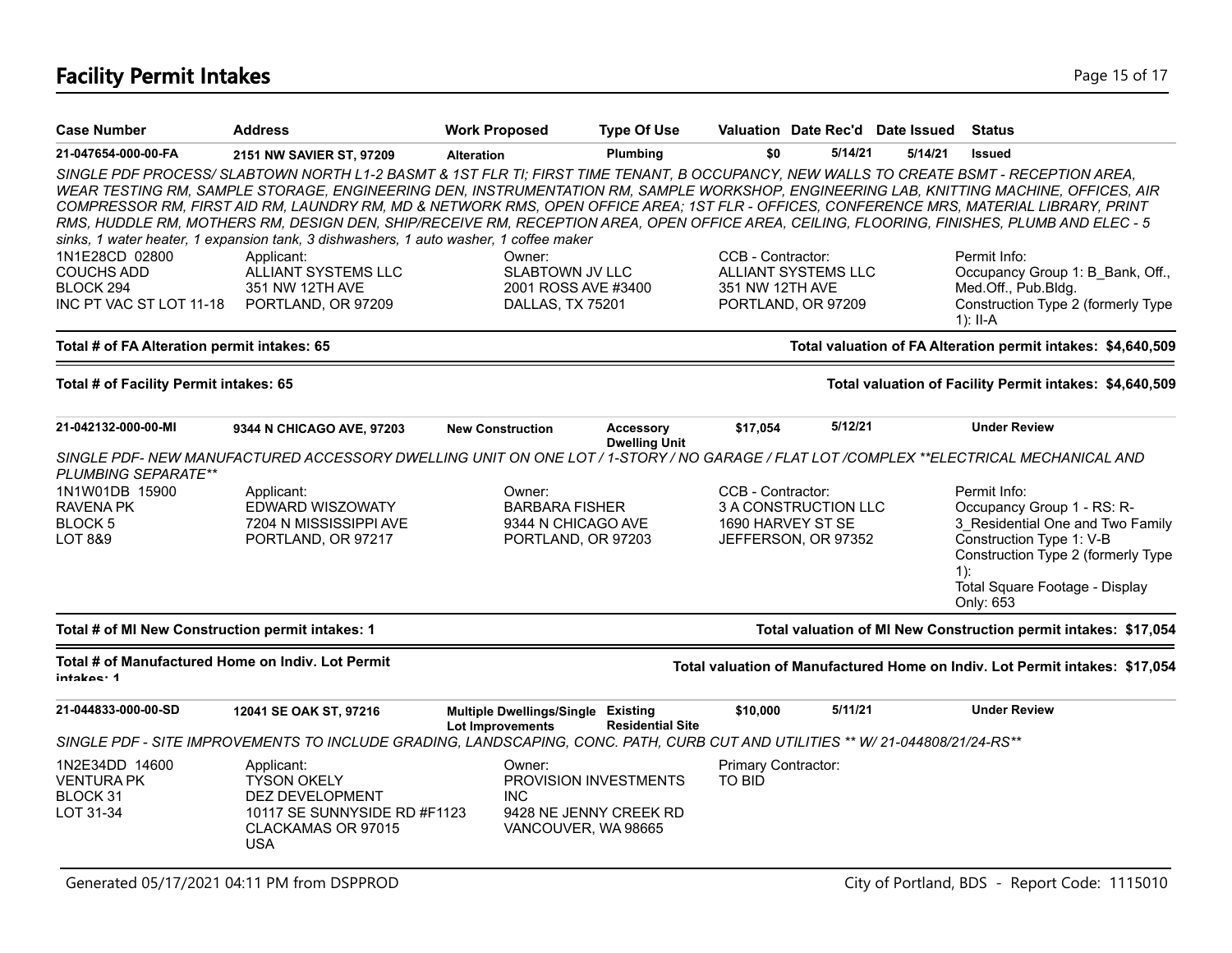# **Site Development Permit Intakes Page 16 of 17 Page 16 of 17**

| <b>Case Number</b>                                            | <b>Address</b>                                                                                                                 | <b>Work Proposed</b>                                                                                                                            | <b>Type Of Use</b>                                 |                                      |                                                                                                                  | Valuation Date Rec'd Date Issued | <b>Status</b>                                                                             |
|---------------------------------------------------------------|--------------------------------------------------------------------------------------------------------------------------------|-------------------------------------------------------------------------------------------------------------------------------------------------|----------------------------------------------------|--------------------------------------|------------------------------------------------------------------------------------------------------------------|----------------------------------|-------------------------------------------------------------------------------------------|
| 21-044842-000-00-SD                                           | 12041 SE OAK ST, 97216                                                                                                         | Multiple Dwellings/Single Existing<br><b>Lot Improvements</b>                                                                                   | <b>Residential Site</b>                            | \$10,000                             | 5/11/21                                                                                                          |                                  | <b>Under Review</b>                                                                       |
|                                                               | SINGLE PDF - SITE IMPROVEMENTS TO INCLUDE GRADING, LANDSCAPING, CONC. PATH, CURB CUT AND UTILITIES **W/21-044838/40/41-RS**    |                                                                                                                                                 |                                                    |                                      |                                                                                                                  |                                  |                                                                                           |
| 1N2E34DD 14600<br>VENTURA PK<br>BLOCK 31<br>LOT 31-34         | Applicant:<br><b>TYSON OKELY</b><br>DEZ DEVELOPMENT<br>10117 SE SUNNYSIDE RD #F1123<br>CLACKAMAS OR 97015<br><b>USA</b>        | Owner:<br>PROVISION INVESTMENTS<br><b>INC</b><br>9428 NE JENNY CREEK RD<br>VANCOUVER, WA 98665                                                  |                                                    | Primary Contractor:<br><b>TO BID</b> |                                                                                                                  |                                  |                                                                                           |
| 21-044870-000-00-SD                                           | 12041 SE OAK ST, 97216                                                                                                         | Multiple Dwellings/Single Existing<br><b>Lot Improvements</b>                                                                                   | <b>Residential Site</b>                            | \$10,000                             | 5/11/21                                                                                                          |                                  | <b>Under Review</b>                                                                       |
|                                                               | SINGLE PDF - SITE IMPROVEMENTS TO INCLUDE GRADING, LANDSCAPING, CONC. PATH, CURB CUT AND UTILITIES**W/ 21-044866/68/69-RS**    |                                                                                                                                                 |                                                    |                                      |                                                                                                                  |                                  |                                                                                           |
| 1N2E34DD 14600<br><b>VENTURA PK</b><br>BLOCK 31<br>LOT 31-34  | Applicant:<br><b>TYSON OKELY</b><br>DEZ DEVELOPMENT<br>10117 SE SUNNYSIDE RD #F1123<br>CLACKAMAS OR 97015<br><b>USA</b>        | Owner:<br>PROVISION INVESTMENTS<br><b>INC</b><br>9428 NE JENNY CREEK RD<br>VANCOUVER, WA 98665                                                  |                                                    | Primary Contractor:<br>TO BID        |                                                                                                                  |                                  |                                                                                           |
| 21-044875-000-00-SD                                           | 12041 SE OAK ST, 97216                                                                                                         | Multiple Dwellings/Single Existing<br><b>Lot Improvements</b>                                                                                   | <b>Residential Site</b>                            | \$10,000                             | 5/11/21                                                                                                          |                                  | <b>Under Review</b>                                                                       |
|                                                               | SINGLE PDF - (3) NEW ATTACHED TOWNHOMES ON ONE LOT / 2 - STORY / NO GARAGE / FLAT LOT / COMPLEX **W/ 21-044872/73/74-RS**      |                                                                                                                                                 |                                                    |                                      |                                                                                                                  |                                  |                                                                                           |
| 1N2E34DD 14600<br><b>VENTURA PK</b><br>BLOCK 31<br>LOT 31-34  | Applicant:<br><b>TYSON OKELY</b><br>DEZ DEVELOPMENT<br>10117 SE SUNNYSIDE RD #F1123<br>CLACKAMAS OR 97015<br><b>USA</b>        | Owner:<br>PROVISION INVESTMENTS<br>INC.<br>9428 NE JENNY CREEK RD<br>VANCOUVER, WA 98665                                                        |                                                    | Primary Contractor:<br><b>TO BID</b> |                                                                                                                  |                                  |                                                                                           |
|                                                               | Total # of SD Multiple Dwellings/Single Lot Improvements permit intakes: 4                                                     |                                                                                                                                                 |                                                    |                                      |                                                                                                                  |                                  | Total valuation of SD Multiple Dwellings/Single Lot Improvements permit intakes: \$40,000 |
| 15-194013-REV-01-SD                                           | 15825 SE ALDER ST, 97233                                                                                                       | <b>Private Street</b>                                                                                                                           | <b>New Land</b><br><b>Division/Subdiv</b><br>ision | \$0                                  | 5/14/21                                                                                                          | 5/14/21                          | <b>Issued</b>                                                                             |
|                                                               | Single PDF - REVISION IS TO REINSTATE PERMIT AND UPDATE COST ESTIMATE FOR THE BOND- REACTIVATED 3/2/2021                       |                                                                                                                                                 |                                                    |                                      |                                                                                                                  |                                  |                                                                                           |
| 1S2E01AA 02206<br>ALDER STREET<br><b>DEVELOPMENT</b><br>LOT 5 | Applicant:<br><b>TYNISHA &amp; MIKE SAFSTROM</b><br>M&T DEVELOPMENT LLC<br>21163 S Fischers Mill Road<br>Oregon City, OR 97045 | Owner:<br><b>MICHAEL SANDY</b><br>15825 SE ALDER ST<br>PORTLAND, OR 97233<br>Owner:<br>ANANDA SYAPIN<br>15825 SE ALDER ST<br>PORTLAND, OR 97233 |                                                    | CCB - Contractor:                    | <b>TYNISHA &amp; MIKE SAFSTROM</b><br>M & T DEVELOPMENT LLC<br>21163 S FISCHERS MILL RD<br>OREGON CITY, OR 97045 |                                  |                                                                                           |